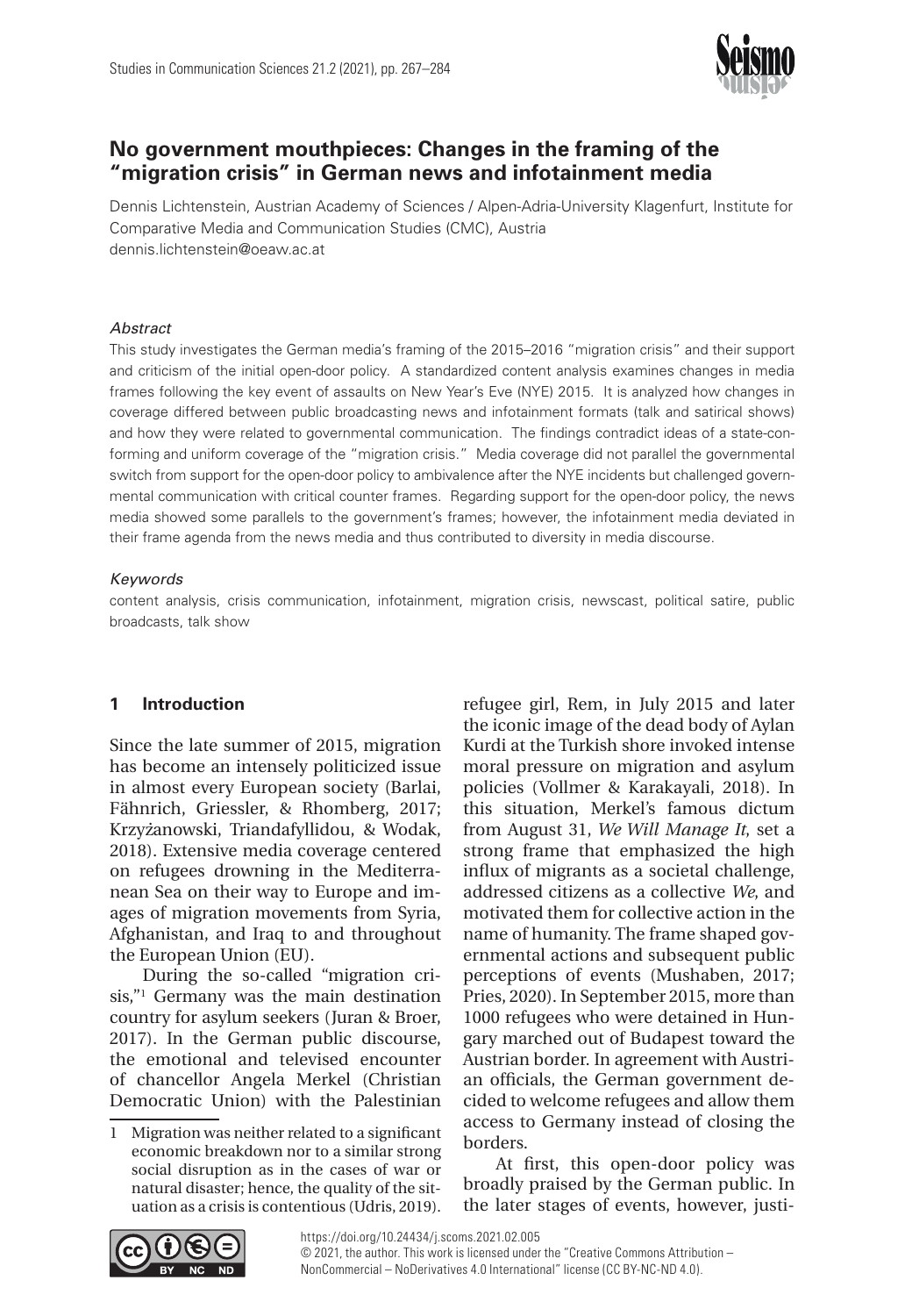fying the decision became difficult. The public mood changed from solidarity and a welcome culture to warnings of a cultural clash, increased crime, and social problems, such as a housing shortage. Additionally, the German government shifted toward more restrictive policies, for instance, limiting the right to family reunification, extending the definition of safe countries of origin, and implementing measures for the faster deportation of irregular immigrants and rejected asylum seekers (Vollmer & Karakayali, 2018). Within this process, several scholars identified the incidents on New Year's Eve (NYE) 2015 as a key event for changes in the discourse on the "migration crisis" and the public acceptance of migrants in Germany (Czymara & Schmidt-Catran, 2017; Vollmer & Karakayali, 2018). On NYE 2015, groups of men, most reportedly migrants from North Africa, attacked, robbed, and sexually harassed hundreds of women in Cologne and other German cities. While the German government was faced with accusations for a failed migration policy, the fact that, at first, German news media reported only gradually on these mass sexual assaults contributed to public media criticism and right-wing hostilities, first and foremost, against public service media (Bielicki, 2018).

This study investigates how the media's framing of the "migration crisis" changed following the incidents on NYE and to what extent German media supported or criticized the initial open-door policy before and after NYE. Unlike most previous works that have been limited to examinations of the news media's coverage of the "migration crisis," the content analysis presented in this study encompasses hard-fact oriented news and infotainment media formats that deal with a softening of news (Otto, Glogger, & Boukes, 2017). Due to the trends of commercialization and digitalization, infotainment media formats – such as soft-news-focused newscasts, political talk shows, and satirical shows – have become an important part of today's pluralized media landscape (Farnsworth & Lichter, 2003; Thussu, 2007). Although they are rarely studied in political

communication science, they must be considered to contribute to public opinion formation, and, in their depiction, they might deviate from the news media (Wessler, 2018). The sample for the media material under study comprises newscasts, talk shows, and satirical shows from German public broadcasting. To assess how frames in media coverage are related to changes in government communication before and after NYE, the study on media content is complemented with an analysis of government communication.

The present article contributes to research on the media's role during the "migration crisis" and on media–politics relations. The findings from the content analysis shed light on how the incidents on NYE 2015 have shaped the media's depiction of the "migration crisis," how changes in media coverage were related to changes in governmental communication, and how news and infotainment formats differed in their framing when they supported or criticized the open-door policy. The findings contradict widespread suspicions against public service broadcasts for being biased in favor of migration and providing concordant and one-sided coverage (Brauck, Diez, Kühn, Müller, Nezik, & Steinmetz, 2016). It is demonstrated that the media functioned critically toward the open-door policy and governmental communication before and after the NYE incidents. Since infotainment media deviated in their support and criticism of the open-door policy from the news media, they contributed to diversity in media discourse.

# **2 The media's role in crisis communication**

Political communication scholars have intensively discussed the relation between policymaking and the media (e.g., Baugut & Scherr, 2019). Although the media and politics are, to some extent, separate spheres with different agendas (Meyer, 2002; Roggeband & Vliegenthart, 2007), the media's influence on the citizens' agenda and their perceptions of political issues are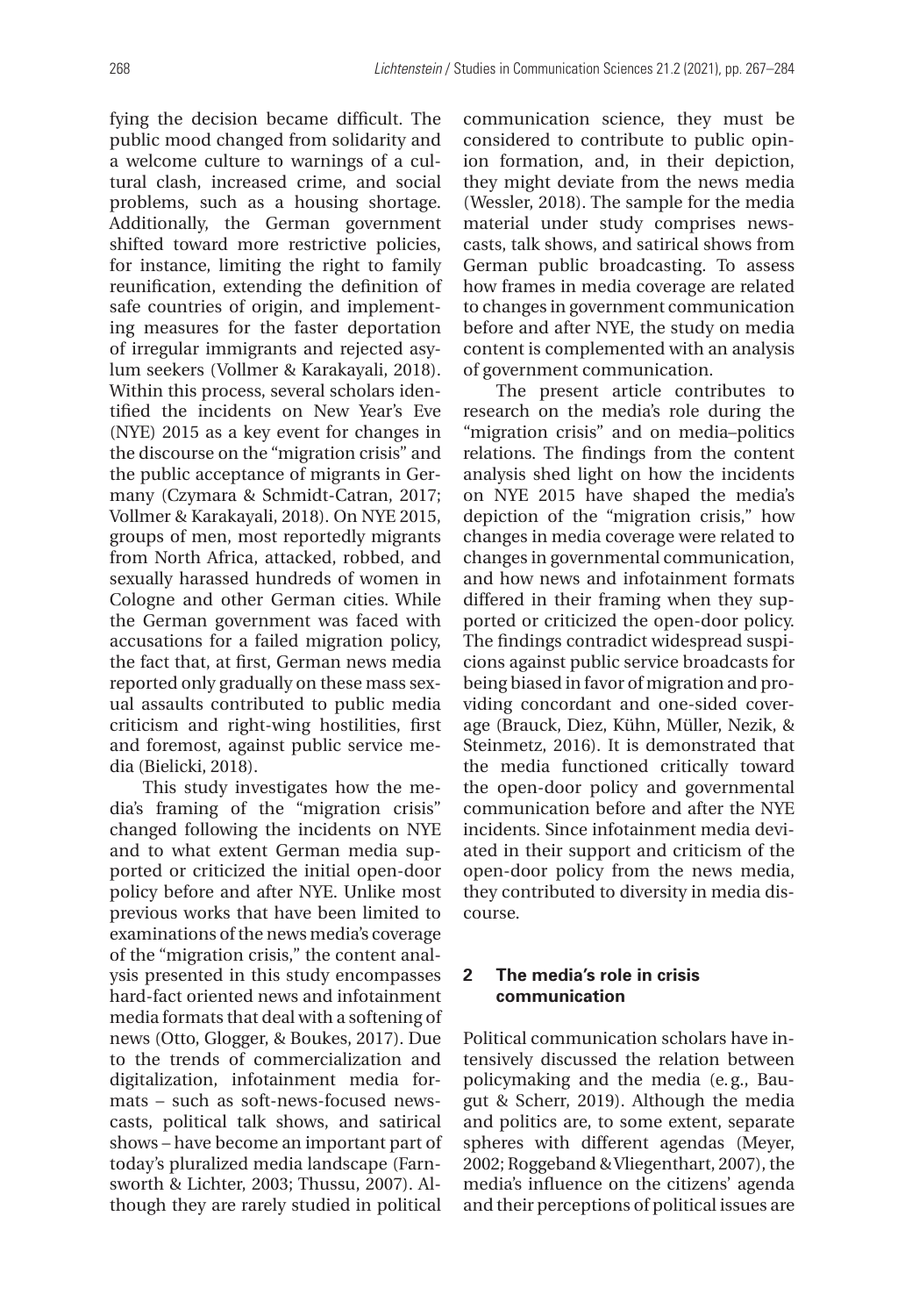broadly acknowledged. For policymakers, they thus serve as an arena for frame competition as well as an indicator of the legitimacy of politics (Suchman, 1995; Wolfe, Jones, & Baumgartner, 2013).

From a normative point of view, the media are tasked with contributing to democracy by providing reliable information and orientation, promoting social integration, and mobilizing individuals for societal objectives. The media should enable exchange and discussion between politicians and citizens and hold officials accountable (Blumler & Coleman, 2015; McQuail, 2010). Regarding the media's normative role in media–policy relations, Christians, Glasser, McQuail, Nordenstreng and White (2009) differentiate between the main functions of criticism and cooperation. In their critical role, the media scrutinize political leadership. While alternative or critical media take a radical stance against power, mass media in the political mainstream instead function as watchdogs. They observe and comment on current processes and events and "bark" in the case of risks, threats, and dangers (Christians et al., 2009; Zaller, 2003). To fulfill their critical function, the media are asked to confront policymakers with at least one counter frame to the official governmental interpretation (Entman, 2004).

In contrast, in their cooperative role, the media do not place themselves in explicit antagonism with political power but instead support societal processes. When they give voice to civil society actors, promote participation, or focus on reason and context instead of conflict, for instance, the media can facilitate public deliberation, conflict resolution, and citizens' self-government (Lynch & McGoldrick, 2005; Wessler, 2018). In some cases, they collaborate with the state, thereby contributing to the creation of public consensus for specific policies and policy reforms. While the media's cooperative role generally bears the risks of elite control and diminished diversity, in crisis situations, cooperation can prevent panicked reactions among citizens and help push the appropriate political crisis responses (Christians et al., 2009).

Empirical findings on media–policy relations are mixed. In a survey study, scholars found that political elites perceived the media to be influential for political careers and the policy agenda (Lengauer, Donges, & Plassner, 2014). Comparing policy documents with media coverage, content analyses found a rather moderate, and not unidirectional, agenda-setting effect of media coverage on the political agenda (Vliegenthart & Roggeband, 2007; Walgrave, Soroka, & Nuytemans, 2008; Walgrave & van Aelst, 2006). According to Dekker and Scholten (2017), the media's impact on the policy agenda is strongest when a variety of media outlets are consonant in their position on an issue and when this common position differs from the official policy agenda.

Most studies on the media–policy relation use the framing approach. A frame is "a central organizing idea or story line that provides meaning to an unfolding strip of events" (Gamson & Modigliani, 1987, p. 143). Frames emphasize a particular problem definition, its underlying causes, and its consequences. They thus promote a certain interpretation that contributes to the persuasiveness of arguments and suggests a positive or negative evaluation of the issue at stake (Entman, 1993). Policymakers use frames strategically. They are likely to receive support for their crisis politics in media discourses when they adopt coherent and mutually reinforcing frames. To present their actions as "desirable, proper, or appropriate within some socially constructed system of norms, values, beliefs and definitions" (Suchman, 1995, p. 574), policymakers use frames that resonate with a society's culture, apply to common values (e.g., democracy and peace), and strengthen support for the proposed crisis response as a question of morality (Entman, 2004; Olsson, Söderlund, & Falkenheimer, 2015).

According to Bennett's (1990) *indexing thesis*, the media tend to accept political leaders' frames as long as top-level officials present a unified front, while counter frames may become more prevalent in cases of open controversy about the issue at an elite level. Empirical studies on media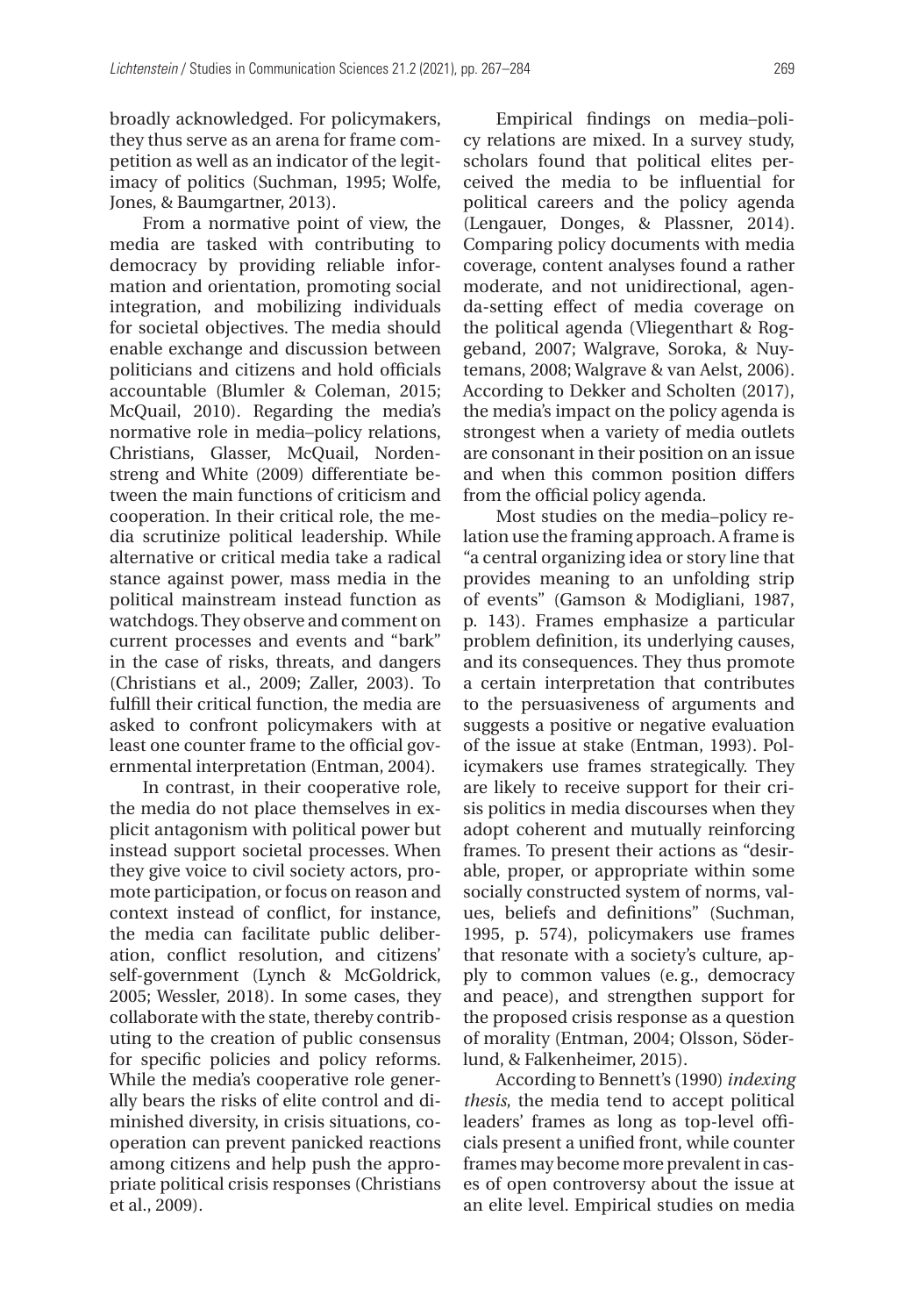content have found that counter frames are limited, but not marginalized, in crisis situations, and the elite dominance of media frames is reduced over time (Bennett, Lawrence, & Livingston, 2006; Glazier & Boydstun, 2012; Hayes & Guardino, 2010). While the media have been found to exert efforts that demand accountability from the government, Bytzek's (2005) analysis of the German media's coverage of German engagement in the Kosovo crisis demonstrated that criticism by the media was basically related to specific actions and measures but did not challenge the legitimacy of the government's policy. In addition, the media's tendency to domesticate (global) crisis events by stressing the relevance for their own country and focusing on national actors (Eide & Ytterstad, 2011) can lead to parallels to official communications. Conversely, in cases of domestic crises, a broad range of midlevel sources provides journalists with information. Unlike foreign policy crises, media coverage of domestic events has thus been found to substantially diverge from governmental communication (Allen & Blinder, 2018).

# **3 Framing migration in media and policy discourses**

Migration policy is well known for being a highly contested policy domain (Bonjour & Schrover, 2015; Vliegenthart & Roggeband, 2007). In political and media debates, competing frames portray migrants as victims, intruders, or economic refugees and deal, for instance, with criminality, illegal migration, and Islam as threats as well as long-term economic risks and prospects (e.g., Benson, 2013; Greussing & Boomgaarden, 2017; Helbling, 2014; Horsti, 2007; Ihlen & Thorbjørnsrud, 2014; Roggeband & Vliegenthart, 2007; van Gorp, 2005). Dekker and Scholten (2017) summarized the variety of frames identified in different studies into four master frames: 1) human interest, 2) migration as a threat, 3) economy, and 4) migration as a governance challenge.

Previous studies have found conflicting interactions and mutual influences between migration-related frames on policy and the media agenda (Dekker & Scholten, 2017; Ihlen & Thorbjørnsrud, 2014; Vliegenthart & Roggeband, 2007; Walgrave et al., 2008). In line with the indexing thesis, debates or reforms in the policy arena trigger media coverage and provide orientation for the media's framing of migration (Bonjour & Schrover, 2015; Vliegenthart & Walgrave, 2011). Klocker and Dunn (2003) found that the media followed the government's negative tenor toward asylum seekers. However, the media can shape migration policies by stressing frames that are not dominant on the policy agenda. As some authors have argued, the coverage of migration in terms of a crisis and the presentation of migrants as intruders can push restrictive migration policies or hinder reforms for liberalization (Suro, 2009; Vukov, 2003). This is different when migration is predominantly framed as a governance challenge on the policy agenda, and the media simultaneously deploy the human-interest frame by focusing on life stories and individual tragedy. This constellation leads to a highly emotionally loaded "David versus Goliath" or "human against the system" debate, which can pressure political leaders to make exceptions in singular cases or produce a more general policy turn toward liberalization (Bonjour & Schrover, 2015; Dekker & Scholten, 2017; Horsti, 2007; Ihlen & Thorbjørnsrud, 2014).

Regarding the German discourse on the "migration crisis," studies revealed an overall consonance between the different news media's coverage that was seen as largely consistent with the policy agenda (Greck, 2018; Haller, 2017; Hemmelmann & Wegner, 2016; Maurer, Jost, Haßler, & Kruschinski, 2019). In the news media, the "migration crisis" was initially depicted as a humanitarian catastrophe that required immediate action. Even though the media were concerned with sociocultural challenges and the limited capacities to deal with the high influx of refugees, according to Haller (2017), the notion of German welcome culture was actively supported by journalists. In a more nuanced analysis, Maurer et al. (2019) demonstrated that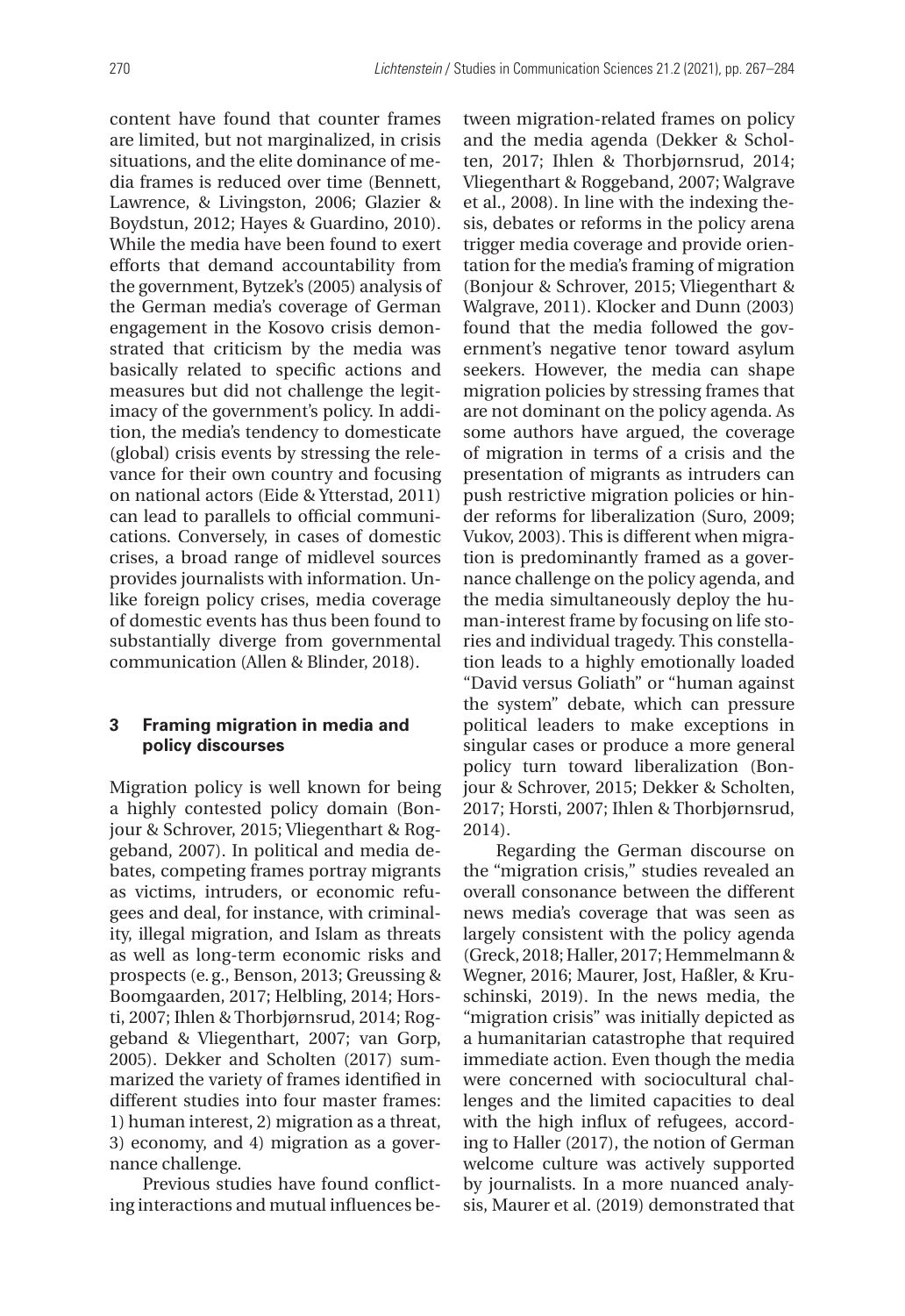print and TV news media covered migrants in a positive tonality when individual and human-interest aspects were covered. Meanwhile, negative tonality was related to more abstract coverage dealing with migration as a risk and danger. Even though media coverage was found to be accurate in light of official statistics (Maurer et al., 2019), in the general picture, the media took a rather supportive position toward governmental communication and policy decisions.

Several authors, however, have identified the incidents on NYE 2015 as a key event in German media discourse. Accordingly, the media began to strongly emphasize threats to security and cultural homogeneity in Germany (Haller, 2017). In the media representation of migrants, NYE marked a shift from predominant attention toward vulnerable individuals and groups (children, female migrants, families) deserving help and compassion to young men who were perceived as a societal danger and the cultural "other" (Vollmer & Karakayali, 2018). Consistent with this previous work, it can therefore be expected that after the NYE events, the German media deployed stronger criticism of the open-door policy in their framing of the "migration crisis" compared to the time before. Therefore, I propose the following hypothesis:

H1: In the media's framing of the "migration crisis," criticism of the opendoor policy increased after the NYE events compared to the time before.

Existing studies have analyzed the content of hard-fact oriented news media, whereas research on infotainment media formats covering the "migration crisis" remains scarce. Contrary to quality newspapers and public broadcasting news that routinely select, structure, and comment on information from the daily stream of events, commercial and highly soft-newsfocused newscasts, political talk shows, and satirical shows combine information with an entertaining style of presentation. In their coverage of the "migration crisis," they are expected to have deviated from

the news media in two significant ways: the extent to which they support or criticize the government's crisis management (and the open-door policy in particular), and the frames on which they base their support and criticism.

For example, political talk shows are a forum for discussing conflicting frames. As the selection of guests follows the principle of "confrontainment" (Klemm, 2015), or entertainment by confrontation, talk shows frequently include critical voices that challenge the government's policies. Other infotainment formats are even more likely to fulfill the media's critical function. Most prominently, satirical shows challenge established perspectives in current political and societal debates with a counter-narrative meant to criticize political leaders and traditional media discourses (McClennen & Maisel, 2014). According to studies on the depiction of the Ukraine crisis (Lichtenstein & Koerth, 2020) and the "migration crisis" (Nitsch & Lichtenstein, 2019), criticism of governmental policies is especially strong in satirical shows when the news media tend to support the government's position. In the case of the "migration crisis," the news media are expected to have supported the open-door policy before NYE and shifted toward criticism in the time after, when the government also shifted toward more restrictive policies. Therefore, the opposite is hypothesized for infotainment formats:

H2: Compared to the news media, infotainment formats deployed a lower share of frames supporting the opendoor policy before the incidents on NYE and a higher share of supportive frames in the time after.

In more detail, news and infotainment formats are expected to have differed in the frames that they deployed when they supported and criticized the government's open-door policy during the "migration crisis." Based on Bennett's (1990) indexing thesis, the news media are likely to adapt to government's frames in their support for the open-door policy before the incidents on NYE. Infotainment formats, how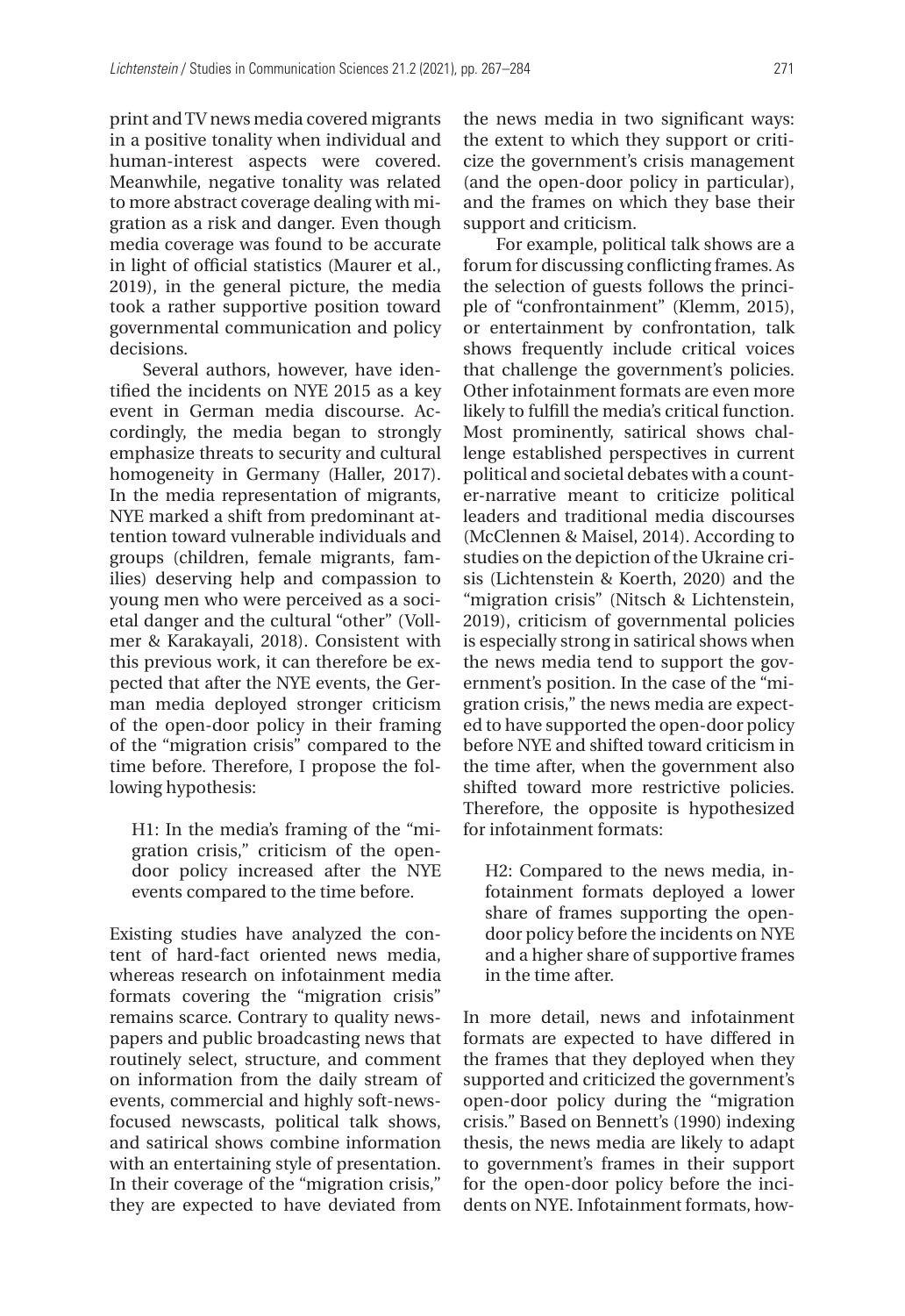ever, are said to focus less on policy issues while placing a stronger emphasis on human interest, conflict, and the emotional aspects of political issues (Baum, 2007; Reinemann, Stanyer, Scherr, & Legnante, 2012). They are expected to have framed support for the open-door policy as against tendencies toward populism and xenophobia. Similarly, in their criticism of the open-door policy, infotainment formats might have focused less on policy criticism than on the government's performance as a crisis manager. Conversely, the news media are expected to have given policy criticism on the open-door policy. Therefore, in addition to H2, I propose the following two hypotheses:

H3: In their support for the open-door policy before the incidents on NYE, infotainment media formats criticized populism and xenophobia more frequently than the news media.

H4: In their criticism of the open-door policy, the news media used policy-related frames more frequently compared to infotainment media formats.

### **4 Method**

To assess how news and infotainment media formats supported or criticized the open-door policy in their framing of the "migration crisis," a systematic content analysis of media coverage in Germany was conducted. Additionally, to consider changes in governmental communication before and after the NYE incidents, the media analysis was supplemented with an analysis of government communication. The study examines and compares issue-specific frames. In contrast to studies on generic frames (which are more abstract categories that can be analyzed in relation to different topics), the analysis of issue-specific frames enables the exploration of the specific story lines about the "migration crisis" presented in news and infotainment media formats and governmental communication (de Vreese, 2005).

#### **4.1 Material under study**

The analysis of government communication was based on press releases, government statements, and transcripts from federal press conferences. The media sample consisted of a daily TV newscast and the infotainment formats of political talk shows and satirical shows. Due to the plurality of existing media outlets, the sample is not representative of the German media landscape. For instance, it lacks conservative and liberal quality press, weekly magazines, the regional press, tabloids, and online news formats on YouTube. The sample, however, enables a comparison between prominent news and infotainment formats and extends the spectra of media formats that are usually analyzed in crisis discourses.

The newscast *Tagesschau* was selected because of its high reputation and broad reach (see Appendix, Table A1). The analysis of political talk shows referred to two of the broadest-reaching programs in Germany, *Anne Will* and *Maybrit Illner*, both of which are broadcast weekly. Three satirical shows were chosen, namely, the news satire show *heute-show*, the late-night show *Neo Magazin Royale* (both broadcast weekly), and *Die Anstalt* (broadcast once a month), which follows the tradition of cabaret theater. All the media selected are broadcast by German public service stations.

The analyzed period started in September 2015 after Merkel's dictum, *We Can Manage It,* and her decision to implement the open-door policy, and it ended in April 2016 (Table 1). This timeframe enables the differentiation between two periods that are distinguished by the key event of NYE 2015, which was related to a discursive shift in public communication according to prior research (Haller, 2017; Hemmelmann & Wegner, 2016; Maurer et al., 2019). Due to the sample's heterogeneity, the exact sampling procedure varied among the different kinds of material under study. Government communication and the satirical shows entailed few frames per unit and were thus selected from over the whole period. Relevant governmental communication pieces were collected on the German government's official website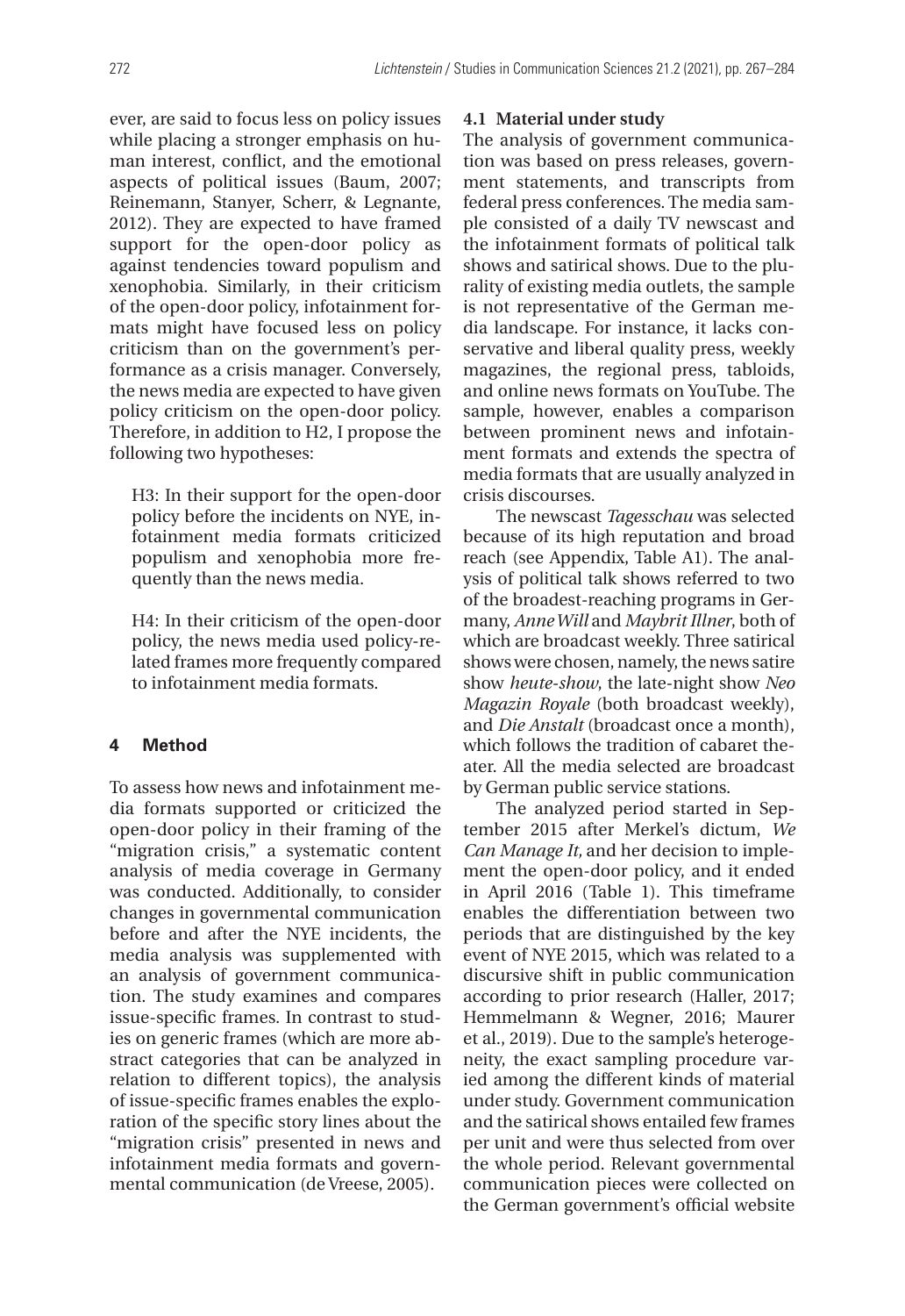|                             | Government<br>communication | Newscast | Talk shows | Satirical shows |
|-----------------------------|-----------------------------|----------|------------|-----------------|
| Sep 1-Dec 31, 2015          |                             |          |            |                 |
| Press releases / broadcasts | 44                          | 20       | 5          | 32              |
| Relevant thematic segments  | 0                           | 68       | 0          | 80              |
| Frames                      | 62                          | 255      | 266        | 251             |
| Jan 1-Apr 30, 2016          |                             |          |            |                 |
| Press releases / broadcasts | 21                          | 20       | 6          | 25              |
| Relevant thematic segments  | 0                           | 52       | 0          | 62              |
| Frames                      | 43                          | 179      | 223        | 180             |

#### Table 1: Material under study

([https://www.bundesregierung.de/\)](https://www.bundesregierung.de/) and identified by a keyword search using the terms *Flucht*, *Flüchtling\**, and *Migration*. The coding referred to a random sample of 65 relevant government communication pieces. For the satirical shows, all 57 shows that addressed the "migration crisis" as the main topic in at least one thematic segment were selected. The relevant shows and segments were identified by using data from a previous project on political satire (Nitsch & Lichtenstein, 2019).

The investigation period for the newscast and talk shows was limited to 31 days, starting from the day after the key event (period 1: the open-door policy implementation on September 5, 2015; period 2: after NYE 2015). Within this time frame, the coding referred to a random sample of 20 broadcasts per period for *Tagesschau*. Only crisis-relevant thematic segments of the newscast were coded. These were identified by the broadcast description on the website *[Tagesschau.de/archive](http://Tagesschau.de/archive)*. For talk shows, all broadcasts that referred to the "migration crisis" in their title or announcement in the defined time frames were selected (11 in total). Since talk shows are monothematic, coding referred to the complete shows.

#### **4.2 Analysis and measures**

In government communication and media material, the coding unit was the single frame of the "migration crisis" as occurring in a sentence or some connective sentences uttered by a specific public speaker. A frame establishes a specific understanding of the situation, for example, as a humanitarian crisis in Arab countries

or as a political crisis in Germany. The coding followed a standardized procedure using strictly defined categories to classify demanding interpretations (e.g., Gamson & Modigliani, 1989; Simon & Xenos, 2000). The catalog of frames stemmed from a qualitative pre-study of a selection of the material following Mayring's (2014) summarizing approach. In the pre-study, 10 frames were identified and differentiated inductively and structured into three frame groups according to their main focus on the crisis (Gamson & Modigliani, 1989). In line with Entman's (1993) popular definition of a frame consisting of four elements, the frames of the "migration crisis" were coded as a specific combination of a problem definition, causal interpretation, moral evaluation, and treatment recommendation. In the problem definition, frames deal with a global, European, or German perspective, which was decisive for the systematization of frames into frame groups.

Ten frames and three frame groups were differentiated. The frames in the first group address the "migration crisis" as a crisis in Arab countries and highlight the following: 1) the reasons for migration, such as terrorism, war, and poverty, or 2) the Western responsibility for economic problems and political conflicts in the Arab world. Both frames lead to the treatment recommendation to receive refugees for humanitarian reasons. The frames in the second group refer to a European crisis. They stress the following: 3) the conflicts between EU countries that undermine a united EU crisis management,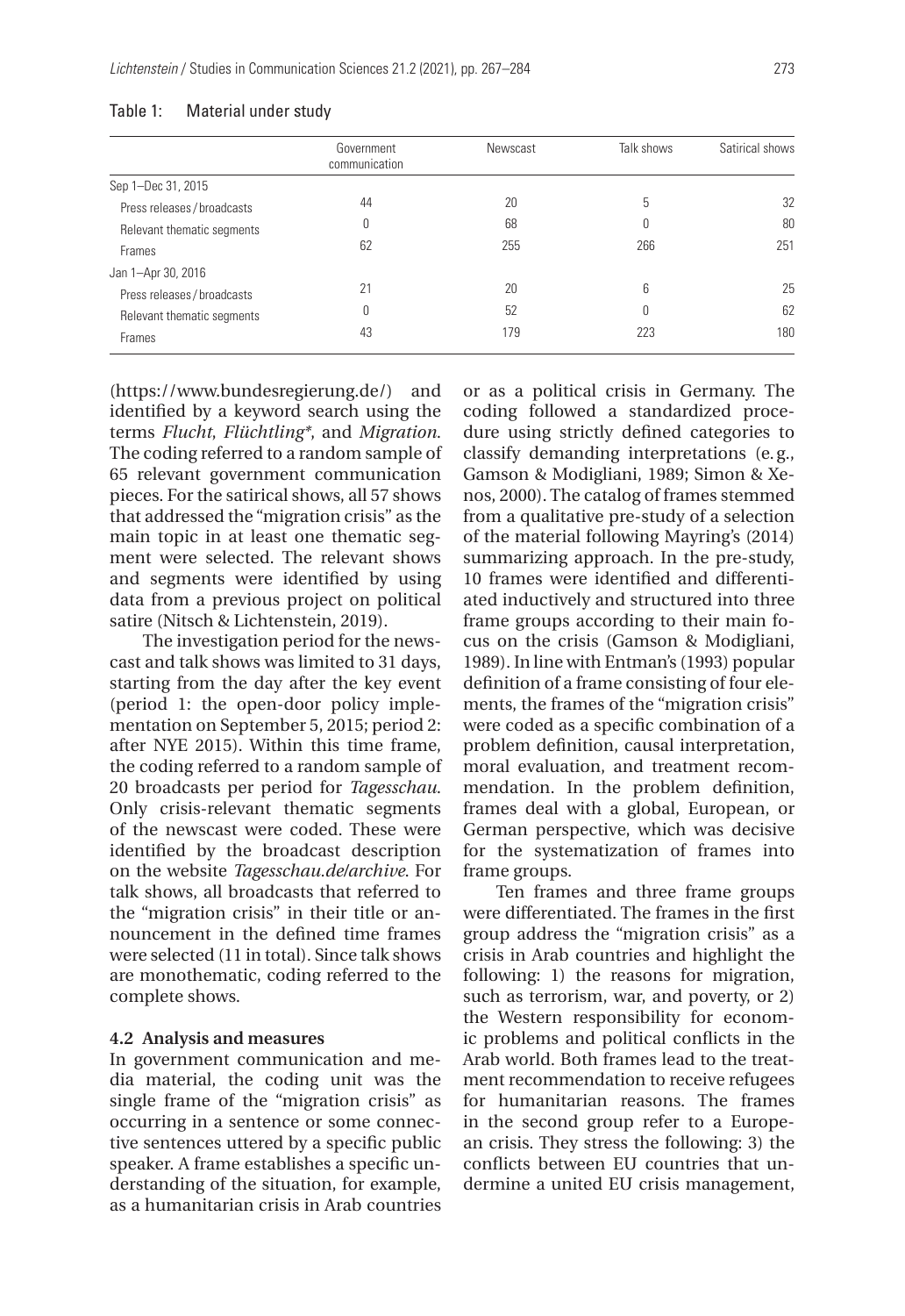or 4) the humanitarian or administrative problems inside EU countries arising from the influx of migrants. These frames tend to blame individual EU countries for the crisis. At the same time, they appeal for a greater commitment from the EU and a coordinated EU asylum policy in their treatment recommendation.

The third group of frames is more concerned with the political and social situation in Germany. These frames provide support for, or criticism of the open-door policy. The supportive frames focus on the following: 5) societal challenges in integration and cohabitation, 6) motivational appeals for welcoming the refugees, and 7) problematizing the increase in populism and radicalism in German society. Frames that criticize the open-door policy are policy-related when they highlight 8) deficits in the German asylum law combined with appeals for restrictions to limit migration. Other critical frames focus more on the government's performance as a crisis manager and emphasize the following: 9) the open-door policy as political mismanagement and 10) administrative problems with the handling of the influx of migrants.

A frame was coded when at least two frame elements were addressed by a public speaker. In the press material, the broadcasts, and the speakers' statements within the broadcasts, all identified frames were coded. One frame could be coded several times in one broadcast if addressed by different speakers or by the same speaker in different statements. Coding was conducted by four coders who were trained for six weeks. The reliability coefficient for the key variables showed a sufficient level (for the frames: Krippendorff's  $α = .76$ , and for public speakers:  $α = .83$ ). The reliability of the frames differed slightly among the materials under study (government communication: Krippendorff's  $\alpha$  = .77, newscast:  $\alpha$ =.78, talk shows:  $\alpha$ =.76, and satirical shows  $\alpha = .74$ ). Coder training and reliability tests were based on the coding of 40 randomly selected broadcast segments and 10 pieces of government communication releases, all of which included a total of 164 frames.

#### **5 Results**

A total of 1459 frames were coded. German governmental communication consisted of officials' frames only  $(n=105)$ . Newscast frames (n=434) stemmed from the newscast's editorial staff (37.6%) and external sources, who were most frequently representatives from the German government (17.5%) and non-governmental politicians (25.8%). In the talk shows, most frames (n=489) were sponsored by non-governmental politicians (41.2%), civil society actors (16.8%), governmental politicians (11%), and journalists (9.6%). In the satirical shows, all coded frames on the "migration crisis" stemmed from the editorial staff members of the shows.

The findings revealed that before and after the incidents on NYE 2015, all the analyzed formats paralleled government communication by depicting the "migration crisis" as a crisis in Germany predominantly and as a European crisis secondarily (Table 2). The strong focus on Germany can be explained by political efforts to recognize problems that directly affected German citizens, the media indexing the policy debate (Bennett, 1990), and the media's tendency to domesticate global issues (Eide & Ytterstad, 2011). However, in doing so, the media tended to underemphasize the global dimension of the problem. This included Western responsibilities for economic problems and political conflicts in the countries of origin as well as the reasons for migration, which contributed to legitimizing the influx of migrants on humanitarian grounds. Domestication can also convey the misleading idea that the crisis could be solved in and by Germany.

For the frame group *European crisis*, governmental communication and media coverage highlighted the crisis of the EU more often than the problems in individual EU countries. The frame *Crisis of the EU* stressed the need for a coordinated EU asylum policy and mainly attributed responsibility to the EU. From the German government's perspective, the frame allowed it to present itself as a European crisis manager and to externalize blame for the tense situation in Germany to other EU countries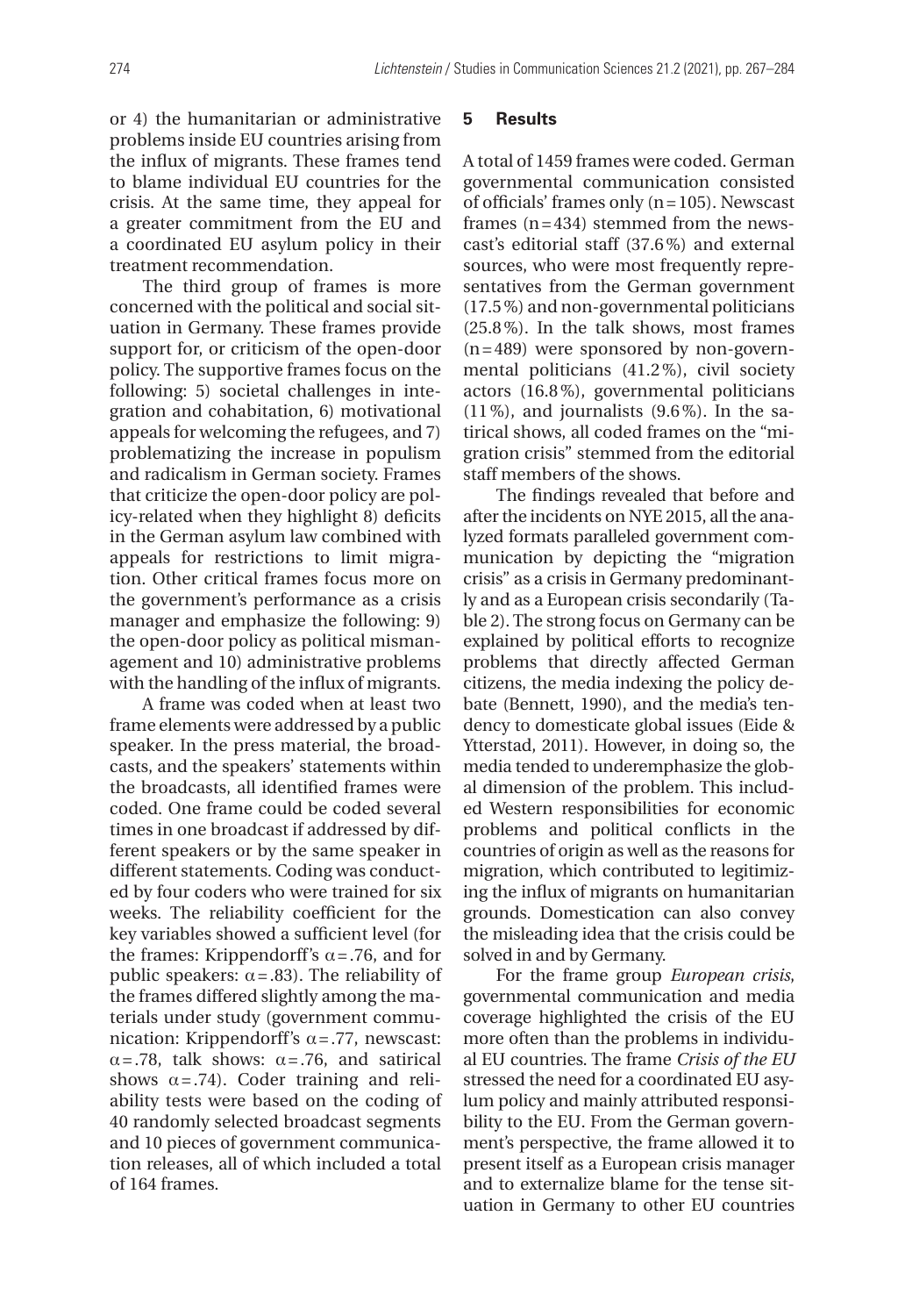|                                   | Government communication |                         | Newscast                  |                          | Talk shows                |                        | Satirical shows         |                          |
|-----------------------------------|--------------------------|-------------------------|---------------------------|--------------------------|---------------------------|------------------------|-------------------------|--------------------------|
|                                   | Before NYE<br>$(n=62)$   | After NYF<br>$(n = 43)$ | Before NYE<br>$(n = 255)$ | After NYF<br>$(n = 179)$ | Before NYE<br>$(n = 266)$ | After NYF<br>$(n=223)$ | Before NYE<br>$(n=251)$ | After NYE<br>$(n = 180)$ |
| Frame group:<br>Arab crisis       | 10                       | 7                       | 14                        | 10                       | 11                        | 10                     | 9                       | 4                        |
| Western<br>responsibility         | 7                        | 0                       | 9                         | 3                        | 3                         | 5                      | 9                       | 4                        |
| Reasons for<br>migration          | 3                        | 7                       | 6                         | 7                        | 8                         | 5                      | 0                       | 0                        |
| Frame group:<br>European crisis   | 29                       | 40                      | 27                        | 21                       | 25                        | 21                     | 22                      | 23                       |
| Crisis of the EU                  | 18                       | 26                      | 18                        | 18                       | 23                        | 19                     | 17                      | 22                       |
| EU country<br>in crisis           | 11                       | 14                      | 9                         | $\overline{2}$           | 3                         | $\overline{2}$         | 4                       | $\overline{2}$           |
| Frame group:<br>Crisis in Germany | 61                       | 54                      | 59                        | 70                       | 64                        | 70                     | 70                      | 73                       |

#### Table 2: Frame groups in government communication and media coverage (in%)

Note: Differences in the sum are due to rounding. For the frame groups Arab crisis and European crisis, the table also discloses the values for the single frames.



Figure 1: Changes in support for and criticism of the open-door policy after NYE 2015

■ Support for open-door policy ■ Criticism of open-door policy

Note: Percentages for support for and criticism of the open-door policy result from the total of supportive frames (Integration and Cohabitation, We Will Manage It, Populism and Radicalism) and critical frames (German Asylum Policy, Political Mismanagement, Administrative Problems).

(such as Hungary and Poland) that prevented a common EU asylum policy. After NYE, disruptive events and decreasing public acceptance of the high migration influx put pressure on the German government to externalize the blame. Thus, the government placed an increased emphasis on the European dimension of the issue, which was not paralleled to the same extent in media discourse.

Within the frame group *Crisis in Germany*, differences in support for and criticism of the open-door policy (as expressed in the respective framing of the "migration crisis") became obvious between the periods before and after the NYE incidents (Figure 1). Consistent with policy chang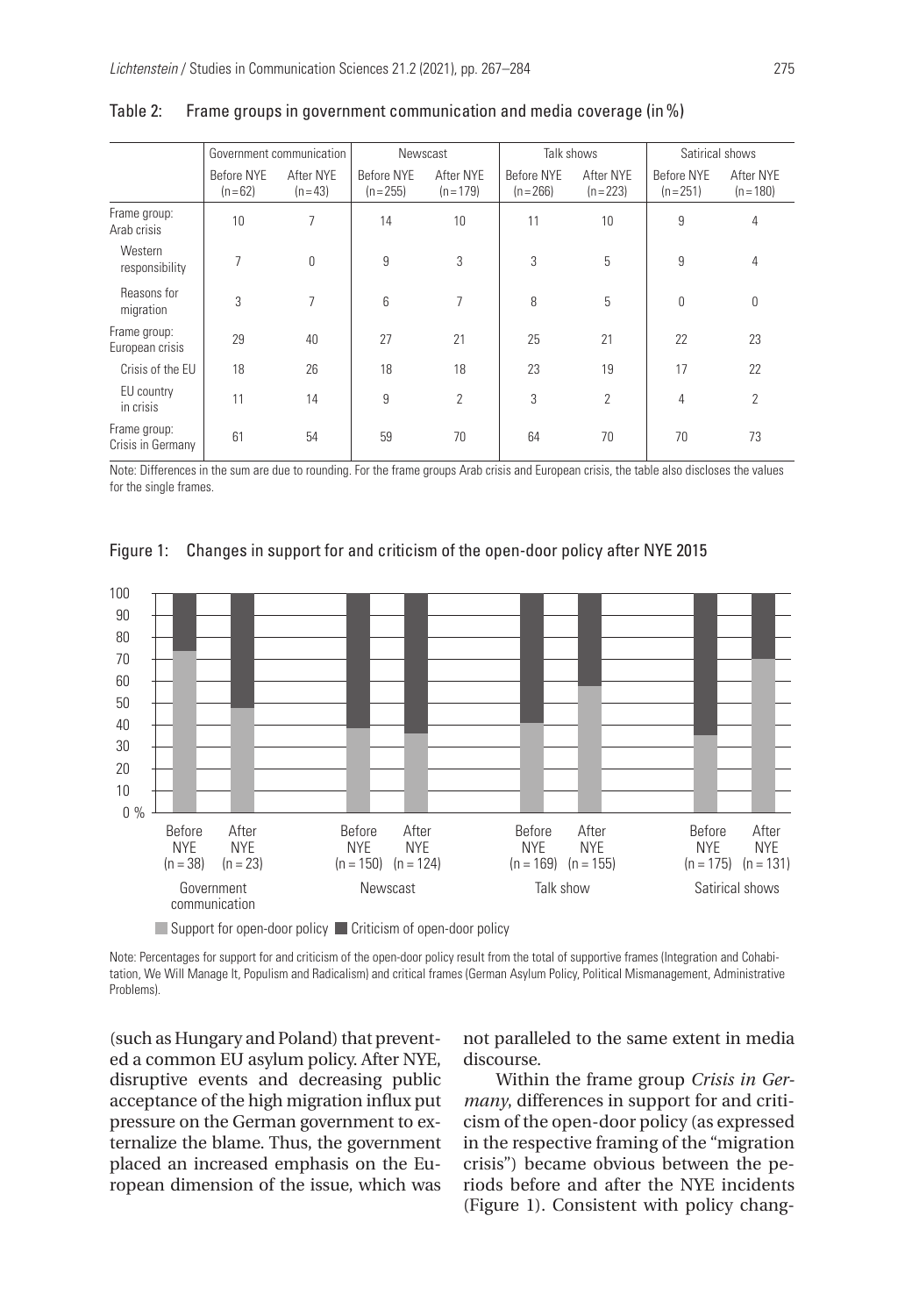es, the German government initially supported the open-door policy but was more ambivalent in the time after NYE  $[\gamma^2]$  (1, *N*=61)=4.16, *p*=.042].

In contrast to the expectation in hypothesis 1, the media did not parallel governmental communication and showed no increased criticism after the NYE events compared to the time before. In the period before the NYE events, the analyzed media formats deployed frames that were in line with government communication and supported the open-door policy to the extent of 35% to 41% only. The media thus already had a stronger focus on critical counter frames before NYE, and media criticism of the open-door policy did not increase in the time after. While the newscast *Tagesschau* framed the "migration crisis" in a similar critical way during both periods under study, the share of support for the open-door policy increased significantly in the talk shows [58.1%;  $χ²$  (1, *N*=324)=9.61, *p*=.002] and satirical shows [70.2%; χ² (1, *N*=306)=36.29, *p*=.001] and now outweighed criticism. This finding contrasts with previous research that found strong media support for a welcome culture (Haller, 2017). Consonance in media criticism on the open-door policy, however, must be considered to have influenced the political agenda (Dekker & Scholten, 2017). Pressure from media coverage thus explains, to some extent, the switch in governmental communication from support for the open-door policy to ambivalence.

Hypothesis 2 is partly confirmed. This hypothesis proposes that, compared to news media, infotainment formats were more critical of the open-door policy before NYE and more supportive in the time after. However, the newscast and infotainment formats showed no significant difference in the extent of their support or criticism for the open-door policy in the period before NYE.2 After NYE (and in accordance with H2), frames that supported the open-

door policy were more common in the infotainment media formats of talk shows [59%; χ² (1, *N*=279)=13.08, *p*=.001] and satirical shows  $[70\%; \chi^2(1, N=255)=29.51$ , *p*=.001] compared to traditional newscasts (36%). Satirical shows also deployed a significantly higher share of supporting frames compared to talk shows  $[\chi^2(1,$ *N*=286)=4.54, *p*=.033]. Satirical shows played their critical role in opposing governmental communication in both periods under study and by opposing news media discourse after the NYE events. In addition, the higher share of frames supporting the open-door policy after NYE demonstrates that the soft-news focus of infotainment is not related to stronger criticism in infotainment formats.

Differences in the framing of the "migration crisis" between the news and infotainment media and their relationship to governmental communication varied between the periods under study. Before NYE, the government's communication aligned with the aim to legitimate the open-door policy (Table 3). Using the frame *Integration and Cohabitation*, the government met the German citizens' concerns about the effects of migration on their daily lives. The frame *We Will Manage It* aimed at motivating citizens and claimed that German politics and society could successfully solve the crisis together. In contrast, the frame *Populism and Radicalism* criticized and warned of xenophobia and populism.

As anticipated by H3, the newscast, when expressing support for the opendoor policy, tended to follow the government's framing of the "migration crisis." Contrary to expectations, the same also applied to the infotainment format of talk shows. Both formats ranked the government's main frame *Integration and Cohabitation* as primary and the frame *We Will Manage It* as secondary. They reported on volunteers who were actively supporting the influx of migrants. The satirical shows, however, addressed the governmental frames to a lesser extent compared to the newscast and talk shows.3 Instead, satir-

<sup>2</sup> The critical frames were addressed significantly more frequently than the supportive frames in the newscast  $[\chi^2 (1, N=150) = 7.71]$ ,  $p = .006$ ], the talk shows  $[\chi^2 (1, N=169) = 5.69]$ ,  $p = .017$ ], and the satirical shows [ $\chi^2$  (1, *N*=175)=14.86, *p*=.001].

<sup>3</sup> For the frame *Integration and Cohabitation*, the difference between satirical shows and talk shows  $[\chi^2 (1, N=344)=4.57, p=.033]$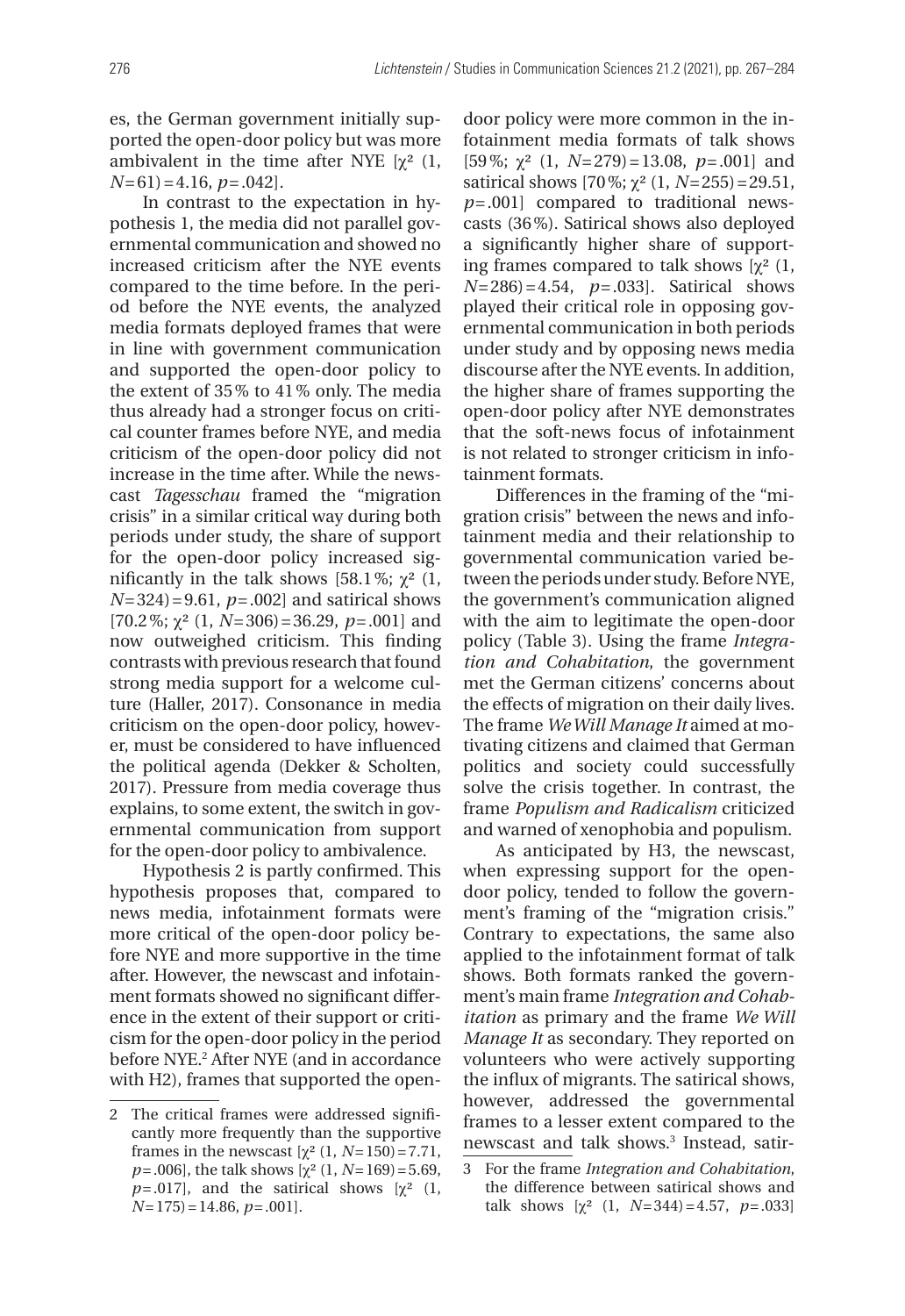|                                | Government<br>communication $(n=38)$ | Newscast<br>$(n = 150)$ | Talk shows<br>$(n = 169)$ | Satirical shows<br>$(n = 175)$ |
|--------------------------------|--------------------------------------|-------------------------|---------------------------|--------------------------------|
| Integration and Cohabitation   | 42                                   | 15                      | 18                        | 10                             |
| We Will Manage It              | 16                                   | 14                      | 12                        | 6                              |
| Populism and Radicalism        | 16                                   | 9                       | 10                        | 19                             |
| German Asylum Policy           | 16                                   | 20                      | 11                        | 3                              |
| <b>Political Mismanagement</b> | 0                                    | 25                      | 33                        | 9                              |
| <b>Administrative Problems</b> |                                      | 17                      | 16                        | 53                             |
|                                |                                      |                         |                           |                                |

Table 3: Framing the migration crisis as a German crisis in government communication and the media, Sep 1–Dec 31, 2015 (in%)

Note: Differences in the sum are due to rounding.

ical shows deployed the frame *Populism and Radicalism*, criticizing xenophobic attitudes in society more frequently than did the newscast  $[\chi^2 (1, N=325)=6.54, p=.011]$ and talk shows  $[\chi^2 (1, N=344) = 5.98]$ , *p*=.014]. In adopting this frame, satirical shows took a moral stance against growing xenophobia and right-wing violence. Hypothesis 3, which proposes that the infotainment formats criticized populism and xenophobia more frequently than did the news media, is thus confirmed from the findings on the difference between the newscast and satirical shows.

Regarding criticism of the open-door policy, policy-related criticism (expressed by the frame *German Asylum Policy*) was more frequently found in the analyzed newscast than in the infotainment formats. In contrast, criticism of the government's general performance as a crisis manager (expressed by the frames *Political Mismanagement* and *Administrative Problems*) was more frequently found in the infotainment media formats. This difference proved to be significant between the newscast and talk shows  $[\chi^2 (1, N=192) = 5.45]$ , *p*=.020] as well as between the newscast and satirical shows  $[\chi^2 (1, N=205) = 28.45,$ *p*=.001] and thus confirms hypothesis 4. However, *Political Mismanagement*, which criticized the government's crisis management and challenged its reputation, was the most frequently stressed frame in both

the newscast and talk shows. In talk shows, this frame included, for instance, warnings of symbolic effects because the open-door policy could be perceived as an invitation to people in Arab countries to migrate to Germany. In contrast to the newscast and talk shows, the satirical shows treated the frames *German Asylum Policy* and *Political Mismanagement* only as side aspects of the debate and, instead, more dominantly focused on *Administrative Problems*. 4 In doing so, they resisted criticizing the principle of the open-door policy but highlighted fixable bureaucratic problems.

After the NYE incidents, government communication switched from promoting a welcoming of refugees to a framing that was more suitable for legitimizing restrictions in migration policy (Table 4). Therefore, the government deployed the frames *German Asylum Policy* and *Integration and Cohabitation*. The combination of these frames resulted in promising restrictive asylum policies as a reaction to societal problems, while simultaneously appealing to peaceful cohabitation. This indicated an attempt to calm the debate by promising a decrease in the migration influx.

Regarding support for the open-door policy, all the analyzed media formats, however, paralleled the government communication by giving much attention to the frame *Integration and Cohabitation*. While the frame *We Will Manage It* lost weight in government communication and the an-

proved significant. Regarding the lower employment of the frame *We Will Manage It* in the satirical shows, the difference proved to be significant in comparison to the newscast [χ² (1, *N*=325)=6.43, *p*=.011] and the talk shows  $[\chi^2 (1, N=344)=4.72, p=.030]$ .

<sup>4</sup> The satirical shows used the frame *Administrative Problems* significantly more frequently than the newscast  $[\chi^2 (1,$ N= 325) = 46.47, *p*= .001] and the talk shows  $[\chi^2 (1, N=344) = 52.28, p=.001].$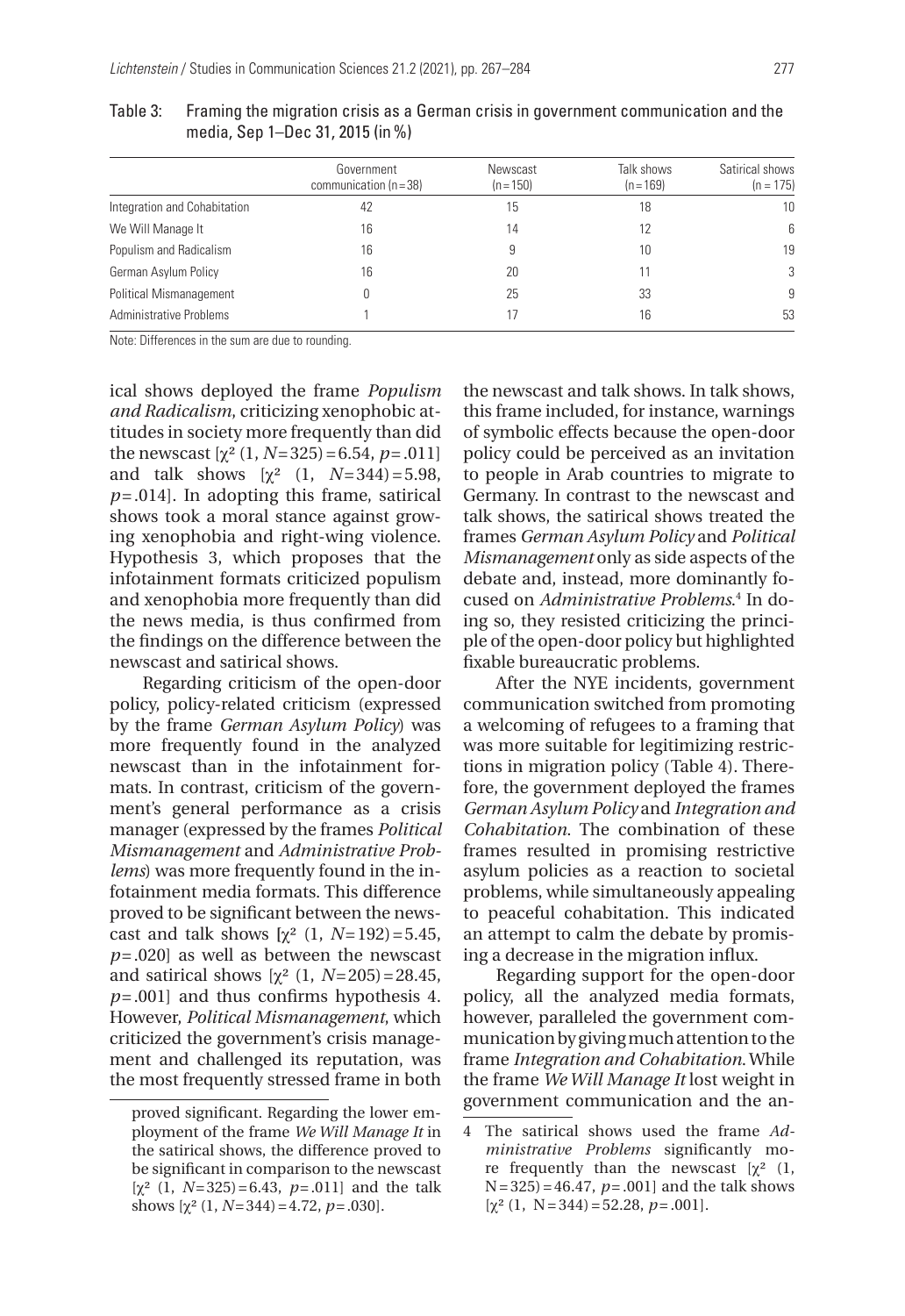|                                | Government<br>communication $(n=23)$ | Newscast<br>$(n = 124)$ | Talk shows<br>$(n = 155)$ | Satirical shows<br>$(n = 131)$ |
|--------------------------------|--------------------------------------|-------------------------|---------------------------|--------------------------------|
| Integration and Cohabitation   | 35                                   | 22                      | 33                        | 32                             |
| We Will Manage It              | 9                                    |                         |                           | $\theta$                       |
| Populism and Radicalism        | 4                                    |                         | 19                        | 38                             |
| German Asylum Policy           | 39                                   | 13                      | 5                         |                                |
| Political Mismanagement        |                                      | 35                      | 20                        | 9                              |
| <b>Administrative Problems</b> | 13                                   | 16                      | 17                        | 20                             |

Table 4: Framing the migration crisis as a German crisis in government communication and the media, Jan 1–Apr 30, 2016 (in%)

Note: Differences in the sum are due to rounding.

alyzed media formats, the satirical shows paid particularly strong attention to the frame *Populism and Radicalism*, which was found significantly less frequently in the newscast  $[χ² (1, N=154)=10.10,$ *p*=.001]. The satirical shows thereby acted to criticize the xenophobic tendencies among the German population. To a lesser extent, the talk shows also pointed out the social divide on the issue of migration, referring to the frame *Populism and Radicalism*.

However, the second government frame, *German Asylum Policy*, which promised legislative restrictions to liberal migration policy, was deployed to a rather low extent in all formats. As expected in hypothesis 4, this policy-related criticism was more frequently deployed in the newscast compared to the infotainment media formats, which had a stronger focus on criticism of the government's performance as a crisis manager. The difference is significant in the comparison between the newscast and satirical shows  $[\chi^2 (1, N=118) = 6.63]$ , *p*=.010], but not between the newscast and talk shows. Therefore, hypothesis 4 is only partially confirmed. The frame *Political Mismanagement* ranked first in the newscast and second in the talk shows. This frame, however, registered a comparably low level in the satirical shows, where *Administrative Problems* remained the most frequently used counter frame. Consistent with a previous study (Nitsch & Lichtenstein, 2019), the satirical shows thus also resisted denouncing the open-door policy as political mismanagement in the time after the NYE events.

## **6 Discussion and conclusion**

The comparison between the framing of the "migration crisis" before and after the incidents on NYE revealed changes in governmental communication. Still, it provided little evidence for the interpretation of NYE as a turning point in the media's evaluation of the open-door policy. This can be stated even though previous studies found a decrease of support for migration and growing attention toward less vulnerable groups of migrants in the media following the NYE events (Haller, 2017; Vollmer & Karakayali, 2018).

The findings also contradict claims that suspected the media of a state-conforming coverage of the "migration crisis." Compared to governmental communication, the media followed a separate frame agenda that to a large extent criticized the open-door policy and exercised pressure on governmental communication. The strong presence of counter frames that criticized the open-door policy can be explained by the media's focus on the "migration crisis" as a domestic crisis and not a foreign one. Thus, journalists were likely to include midlevel sources instead of relying only on governmental frames (Allen & Blinder, 2018). In addition, the governmental frames were contrasted by visible administrative problems. This finding of strong media criticism, particularly before the NYE events, is well in line with research on the media coverage of migration (Roggeband & Vliegenthart, 2007; van Gorp, 2005; Vukov, 2003), although it contradicts to some extent prior research on the crisis discourse on migration in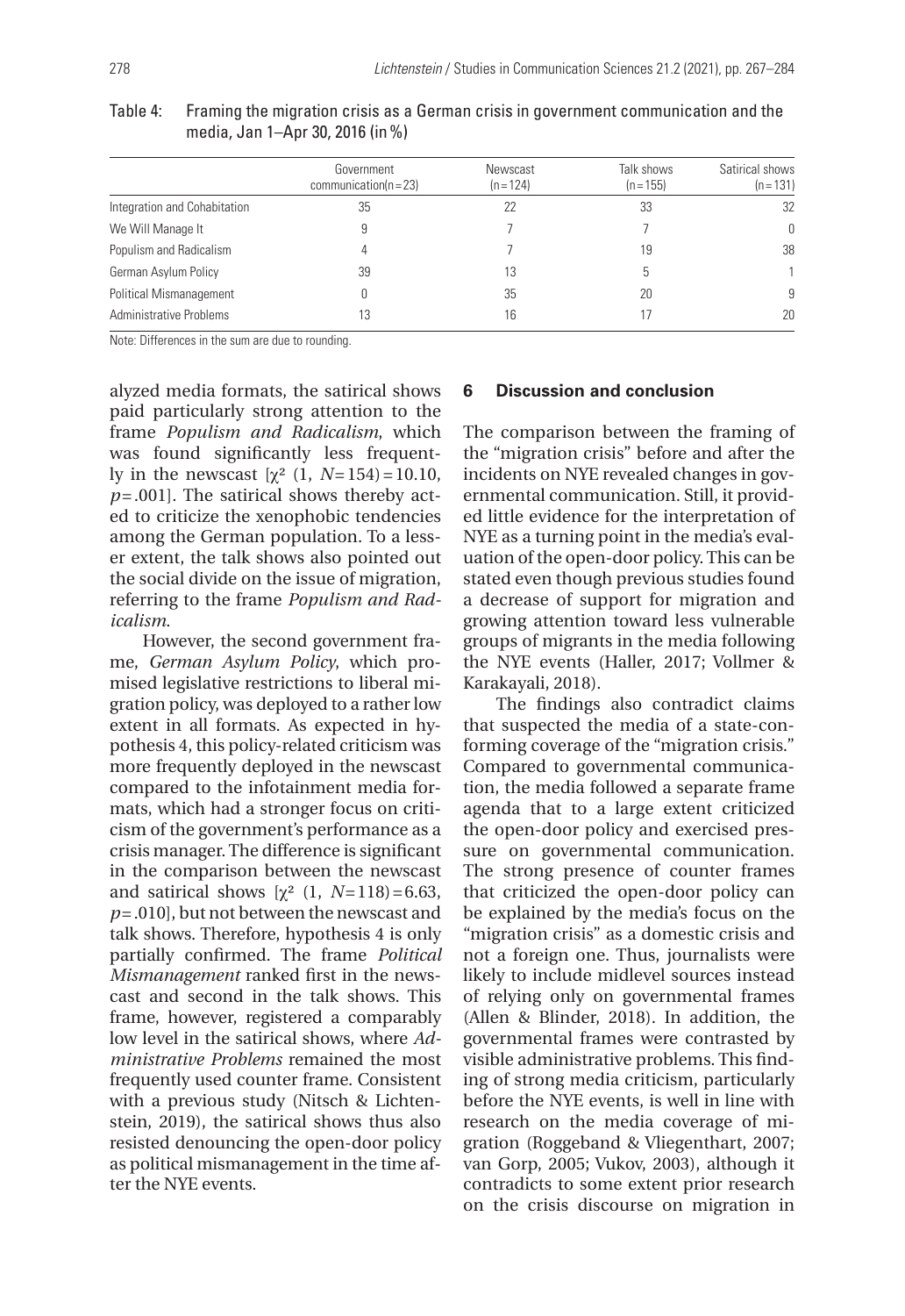Germany (Haller, 2017; Hemmelmann & Wegner, 2016). This can be explained by methodological considerations. Unlike previous analyses on keywords and the overall tonality of coverage, this study provides a more in-depth systematic analysis, taking all frames deployed in a media piece into account.

For the comparison between media formats, this study showed that infotainment formats contributed to media discourse on the "migration crisis" with a frame agenda that deviated from the newscast. While this contradicts the idea of uniform media coverage in public broadcasting, the findings provide little support for the assumption that news and infotainment media formats systematically differed in their cooperative or critical role with respect to the state. In particular, the newscast *Tagesschau* did not prove to fulfill the expected cooperative function but demonstrated criticism of the opendoor policy before the incidents on NYE. In line with the indexing thesis (Bennett, 1990), this can be explained by a lack of elite consensus in politics, as parties were divided about crisis management, and thus, provided critical orientation.

As expected, news and infotainment formats were found to deviate in the way they criticized the open-door policy. Compared to the infotainment media formats, the newscast emphasized policy-related criticism more frequently. This is in line with a stronger focus on hard news, while infotainment media have a stronger emphasis on conflict, emotion, and human interest (Baum, 2007; Reinemann et al., 2012), leading them to put a spotlight on the government's general performance as a crisis manager. In doing so, the talk shows constantly presented competing frames and highlighted conflict, with a strong focus on political mismanagement. Thus, satirical shows took a critical stance against governmental communication – but not against the open-door policy – and tended to oppose central frames in the newscast and, to some extent, in the talk shows.

This study extended the spectra of media that are usually analyzed in research on media–politics relations. Nevertheless, the sample showed only a non-representative portion of the German media system, and most importantly, the plurality of online media was not represented. A further limitation concerns the selected time frame, which is only relevant to two major events in the "migration crisis" from a German perspective: the welcoming of refugees and the incidents on NYE. Both events dominated the crisis discourse for long periods. However, how other events, such as terrorist attacks or violent incidents against migrants, were related to even slight changes in the framing of the "migration crisis" was not examined. For such a detailed analysis of changes in the use of frames over time, a more extensive data collection would be required.

The analyzed material was selected for two distinct periods divided by the key event of NYE 2015. However, the material covered the periods under comparison differently, varying between 30 days and both periods as a whole. This methodological ambiguity was employed to guarantee a sufficient number of frames for each investigation unit. However, the overall design allowed for a comparison of media formats and the media and policy agenda, but not analysis of causalities between them. Hence, further research should focus more on the interactions between government and media communication. Future studies should also include strategic communication from civil society organizations and other interest groups, such as *Pro Asyl* and *Pegida*.

Despite these limitations, the findings revealed that news and infotainment formats created a critical media environment in which the German government did not achieve support for its open-door policy. The media acted in line with their normative task to scrutinize politics with counter frames and to hold the government accountable (Christians et al., 2009; Entman, 2004). As all the analyzed media formats were from public broadcasting, this contradicts claims that public broadcasting serves as mere conformist mouthpieces of the state. In addition, the findings showed that different infotainment media formats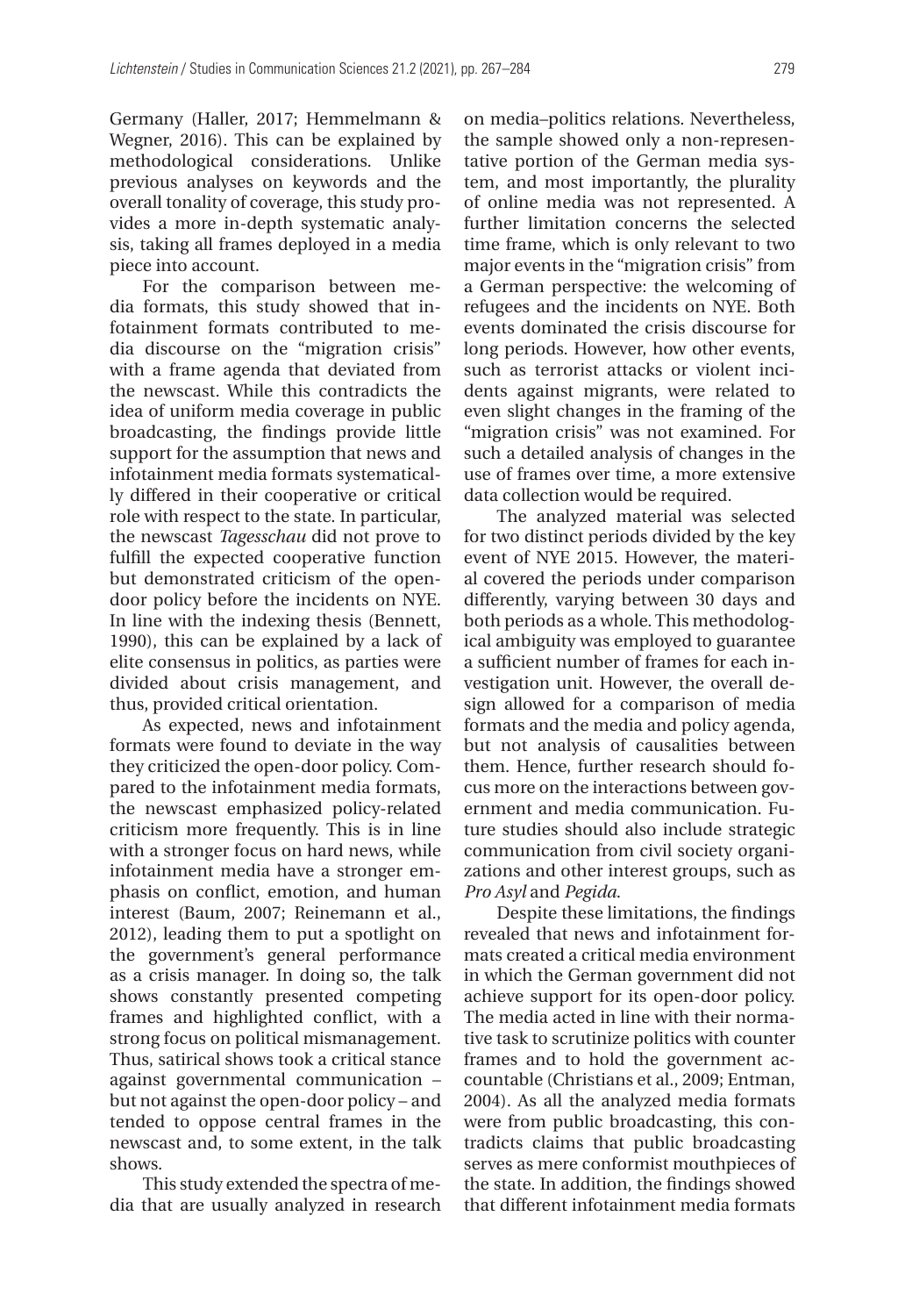displayed their own accounts of crisis discourses and political events. This calls for further discussions regarding a more systematic differentiation of the impacts of infotainment media formats on public opinion formation in an increasingly complex media environment.

### **Acknowledgement**

I especially thank my colleagues Birte Fähnrich and Cordula Nitsch and our former student assistant Julia Tauss who all were involved in the coding.

### **Conflict of interest**

The author declares no conflict of interests.

#### **References**

- Allen, W. L., & Blinder, S. (2018). Media independence through routine press-state relations: Immigration and government statistics in the British press. *The International Journal of Press/ Politics, 23*(2), 202–226. [https://doi.](https://doi.org/10.1177/1940161218771897) [org/10.1177/1940161218771897](https://doi.org/10.1177/1940161218771897)
- Barlai, M., Fähnrich, B., Griessler, C., & Rhomberg, M. (Eds.) (2017). *The migrant crisis: European perspectives and national discourses.* Münster, Germany: LIT.
- Baugut, P., & Scherr, S. (2019). Should the media be more or less powerful in politics? Individual and contextual explanations for politicians and journalists. *Political Communication, 36*(1), 127–148. [https://](https://doi.org/10.1080/10584609.2018.1517844) [doi.org/10.1080/10584609.2018.1517844](https://doi.org/10.1080/10584609.2018.1517844)
- Baum, M. A. (2007). Soft news and foreign policy: How expanding the audience changes the policies. *Japanese Journal of Political Science, 8*(1), 115–145. [https://doi.](https://doi.org/10.1017/S1468109907002502) [org/10.1017/S1468109907002502](https://doi.org/10.1017/S1468109907002502)
- Bennett, W. L. (1990). Toward a theory of press-state relations. *Journal of Communication, 40*(2), 103–127. [https://doi.](https://doi.org/10.1111/j.1460-2466.1990.tb02265.x) [org/10.1111/j.1460-2466.1990.tb02265.x](https://doi.org/10.1111/j.1460-2466.1990.tb02265.x)
- Bennett, W. L., Lawrence, R. G., & Livingston, S. (2006). None dare call it torture: Indexing

and the limits of press independence in the Abu Ghraib scandal. *Journal of Communication, 56*(3), 467–485. [https://doi.](https://doi.org/10.1111/j.1460-2466.2006.00296.x) [org/10.1111/j.1460-2466.2006.00296.x](https://doi.org/10.1111/j.1460-2466.2006.00296.x)

- Benson, R. (2013). *Shaping immigration news: A French-American comparison*. Cambridge, MA: Cambridge University Press.
- Bielicki, J. (2018). Cologne's New Year's Eve sexual assaults. The turning point in German media coverage. In G. Dell'Orto & I. Wetzstein (Eds.), *Refugee News, Refugee Politics* (pp. 184–190). Abingdon, UK: Routledge.
- Blumler, J. G., & Coleman, S. (2015). Democracy and the media – revisited. *Javnost – The Public, 22*(2), 111–128. [https://doi.org/10.1](https://doi.org/10.1080/13183222.2015.1041226) [080/13183222.2015.1041226](https://doi.org/10.1080/13183222.2015.1041226)
- Bonjour, S., & Schrover, M. (2015). Public debate and policy-making on family migration in the Netherlands, 1960–1995. *Journal of Ethnic and Migration Studies, 41*(9), 1475–1494. [https://doi.org/10.1080/13691](https://doi.org/10.1080/1369183X.2015.1021588) [83X.2015.1021588](https://doi.org/10.1080/1369183X.2015.1021588)
- Brauck, M., Diez, G., Kühn, A., Müller, M. U., Nezik, A.-K., & Steinmetz, V. (2016, February 24). Lying press? Germans lose faith in the fourth estate. *Spiegel International*. Retrieved from [https://www.spiegel.de/](https://www.spiegel.de/international/germany/most-germans-think-the-press-is-lying-to-them-about-refugees-a-1079049.html) [international/germany/most-germans](https://www.spiegel.de/international/germany/most-germans-think-the-press-is-lying-to-them-about-refugees-a-1079049.html)[think-the-press-is-lying-to-them-about](https://www.spiegel.de/international/germany/most-germans-think-the-press-is-lying-to-them-about-refugees-a-1079049.html)[refugees-a-1079049.html](https://www.spiegel.de/international/germany/most-germans-think-the-press-is-lying-to-them-about-refugees-a-1079049.html)
- Bytzek, E. (2005). Kosovokrieg, Kriegsberichterstattung und die Popularität der deutschen Regierungsparteien und -politiker [Kosovo war, war reporting and the popularity of the German governing political parties and politicians]. *Medien- und Kommunikationswissenschaft, 53*(2–3), 369–388. [https://doi.org/10.5771/1615-](https://doi.org/10.5771/1615-634x-2005-2-3-369) [634x-2005-2-3-369](https://doi.org/10.5771/1615-634x-2005-2-3-369)
- Christians, C. G., Glasser, T. L., McQuail, D., Nordenstreng, K., & White, R. A. (2009). *Normative theories of the media: Journalism in democratic societies*. Urbana, IL: University of Illinois Press.
- Czymara, C. S., & Schmidt-Catran, A. W (2017). Refugees unwelcome? Changes in the public acceptance of immigrants and refugees in Germany in the course of Europe's "immigration crisis". *European Sociological Review, 33*(6), 735–751. [https://doi.](https://doi.org/10.1093/esr/jcx071) [org/10.1093/esr/jcx071](https://doi.org/10.1093/esr/jcx071)
- Dekker, R., & Scholten, P. (2017). Framing the immigration policy agenda: A qual-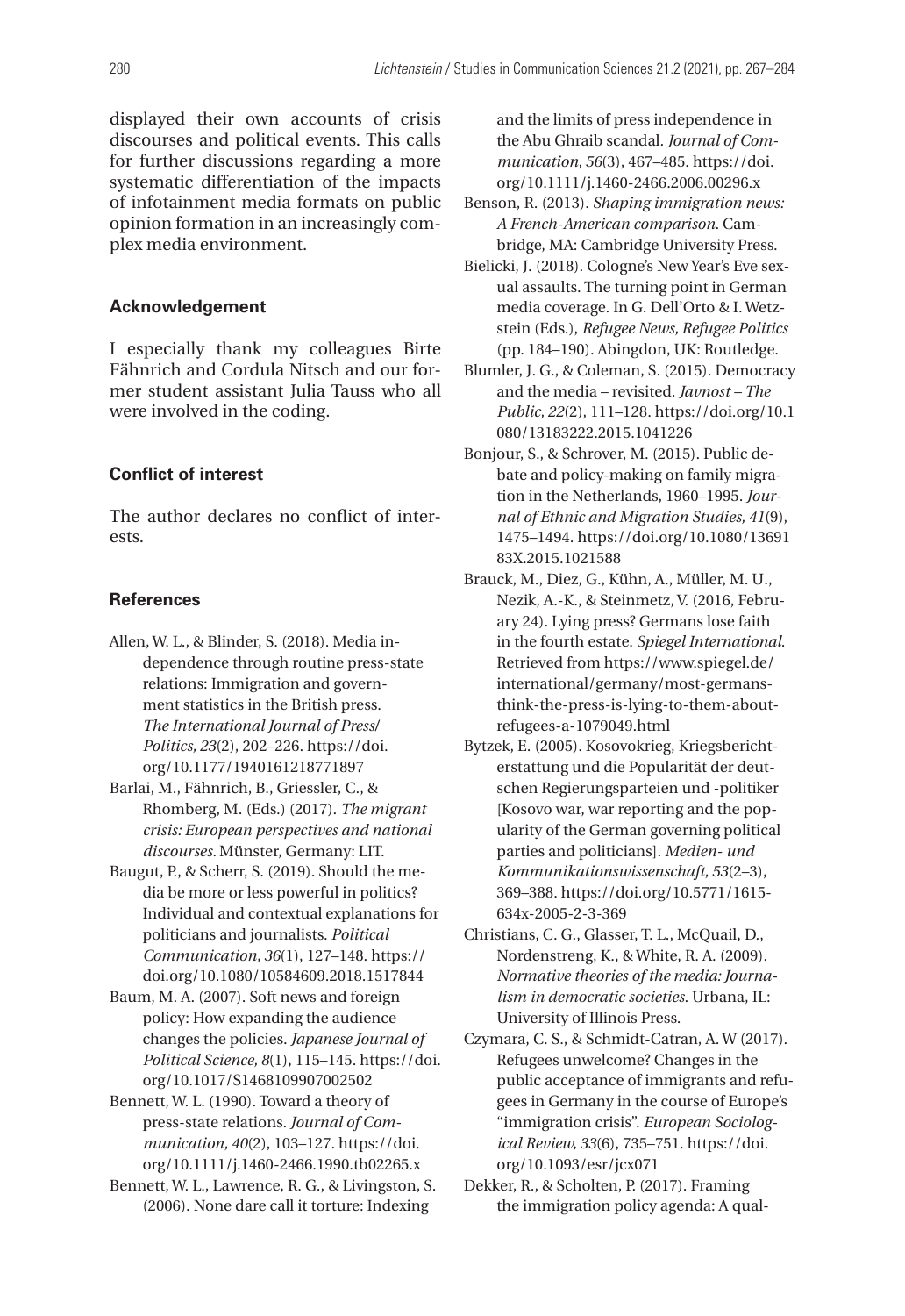itative comparative analysis of media effects on Dutch immigration policies. *The International Journal of Press/ Politics, 22*(2), 202–222. [https://doi.](https://doi.org/10.1177/1940161216688323) [org/10.1177/1940161216688323](https://doi.org/10.1177/1940161216688323)

- de Vreese, C. H. (2005). News framing: Theory and typology. *Information Design Journals+Document Design, 13*(1), 51–62. <https://doi.org/10.1075/idjdd.13.1.06vre>
- Eide, E., & Ytterstad, A. (2011). The tainted hero: Frames of domestication in Norwegian press representation of the Bali climate summit. *The International Journal of Press/Politics, 16*(1), 50–74. [https://doi.](https://doi.org/10.1177/1940161210383420) [org/10.1177/1940161210383420](https://doi.org/10.1177/1940161210383420)
- Entman, R. M. (1993). Framing: Toward clarification of a fractured paradigm. *Journal of Communication, 43*(4), 51–58. [https://doi.](https://doi.org/10.1111/j.1460-2466.1993.tb01304.x) [org/10.1111/j.1460-2466.1993.tb01304.x](https://doi.org/10.1111/j.1460-2466.1993.tb01304.x)
- Entman, R. M. (2004). *Projections of power: Framing news, public opinion and U.S. foreign policy*. Chicago, IL: University of Chicago Press.
- Farnsworth, S. J., & Lichter, S. R. (2003). *The nightly news nightmare: Network television's coverage of U.S. presidential elections, 1988–2000*. Lanham, MD: Rowman & Littlefield.
- Gamson, W. A., & Modigliani, A. (1987). The changing culture of affirmative action. In R. G. Braungart & M. M. Braungart (Eds.), *Research in political sociology* (pp. 137–177). Greenwich, CT: JAIPress.
- Gamson, W. A., & Modigliani, A. (1989). Media discourse and public opinion on nuclear power: A constructionist approach. *The American Journal of Sociology*, *95*(1), 1–37. <https://doi.org/10.1086/229213>
- Glazier, R. A., & Boydstun, A. E. (2012). The president, the press, and the war: A tale of two framing agendas. *Political Communication, 29*(4), 428–446. [https://doi.org/10.1](https://doi.org/10.1080/10584609.2012.721870) [080/10584609.2012.721870](https://doi.org/10.1080/10584609.2012.721870)
- Greck, R. (2018). Schaffen wir das? Frames im medialen Diskurs zur Flüchtlingskrise in der deutschen Regionalpresse des Jahres 2015 und ihre Lösungsorientierung [Can we do it? Frames in the public debate about the refugee crisis in the German regional press in 2015 and their orientation towards solutions]. *Publizistik, 63*(3), 359–382. [https://doi.org/10.1007/s11616-](https://doi.org/10.1007/s11616-018-0437-x) [018-0437-x](https://doi.org/10.1007/s11616-018-0437-x)
- Greussing, E., & Boomgaarden, H. G. (2017). Shifting the refugee narrative? An automated frame analysis of Europe's 2015 refugee crisis. *Journal of Ethnic and Migration Studies, 43*(11), 1749–1774. [https://](https://doi.org/10.1080/1369183X.2017.1282813) [doi.org/10.1080/1369183X.2017.1282813](https://doi.org/10.1080/1369183X.2017.1282813)
- Haller, M. (2017). Die «Flüchtlingskrise» in den Medien. Tagesaktueller Journalismus zwischen Meinung und Information [The "migration crisis" in the media. Daily coverage between opinion and information]. *OBS-Arbeitsheft 93*. Frankfurt am Main, Germany: Otto Brenner Stiftung.
- Hayes, D., & Guardino, M. (2010). Whose views made the news? Media coverage and the march to war in Iraq. *Political Communication, 27*(1), 59–87. [https://doi.](https://doi.org/10.1080/10584600903502615) [org/10.1080/10584600903502615](https://doi.org/10.1080/10584600903502615)
- Helbling, M. (2014). Framing immigration in Western Europe. *Journal of Ethnic and Migration Studies, 40*(1), 21–41. [https://](https://doi.org/10.1080/1369183X.2013.830888) [doi.org/10.1080/1369183X.2013.830888](https://doi.org/10.1080/1369183X.2013.830888)
- Hemmelmann, P., & Wegner, S. (2016). Flüchtlingsdebatte im Spiegel von Medien und Parteien. Ein Überblick [Refugee debate as reflected in the media and political parties. An overview]. *Communicatio Socialis, 49*(1), 21–38. [https://doi.](https://doi.org/10.5771/0010-3497-2016-1-21) [org/10.5771/0010-3497-2016-1-21](https://doi.org/10.5771/0010-3497-2016-1-21)
- Hölig, S., & Hasebrink, U. (2018). Germany. In N. Newman with R. Fletcher, A. Kalogeropoulos, D. Levy, & R. Kleis Nielsen (Eds.), *Reuters Institute digital news report 2018* (pp. 80–81). Retrieved from [https://tinyurl.](https://tinyurl.com/Reuters-Institute2018) [com/Reuters-Institute2018](https://tinyurl.com/Reuters-Institute2018)
- Horsti, K. (2007). Asylum seekers in the news: Frames of illegality and control. *Observatorio (OBS) Journal, 1*(1), 145–161. Retrieved from [http://obs.obercom.pt/index.](http://obs.obercom.pt/index.php/obs/article/view/45) [php/obs/article/view/45](http://obs.obercom.pt/index.php/obs/article/view/45)
- Ihlen, Ø., & Thorbjørnsrud, K. (2014). Making news influencing decisions: Three threshold cases concerning forced return of immigrants. *European Journal of Communication, 29*(2), 139–152. [https://doi.](https://doi.org/10.1177/0267323114523149) [org/10.1177/0267323114523149](https://doi.org/10.1177/0267323114523149)
- Juran, S., & Broer, P. N. (2017). A profile of Germany's refugee population. *Population and Development Review, 43*(1), 149–157. <https://doi.org/10.1111/padr.12042>
- Klemm, M. (2015). Wenn Politik auf Einspielfilme trifft. Zur multimodalen Argumentation in der politischen Fernsehdiskussion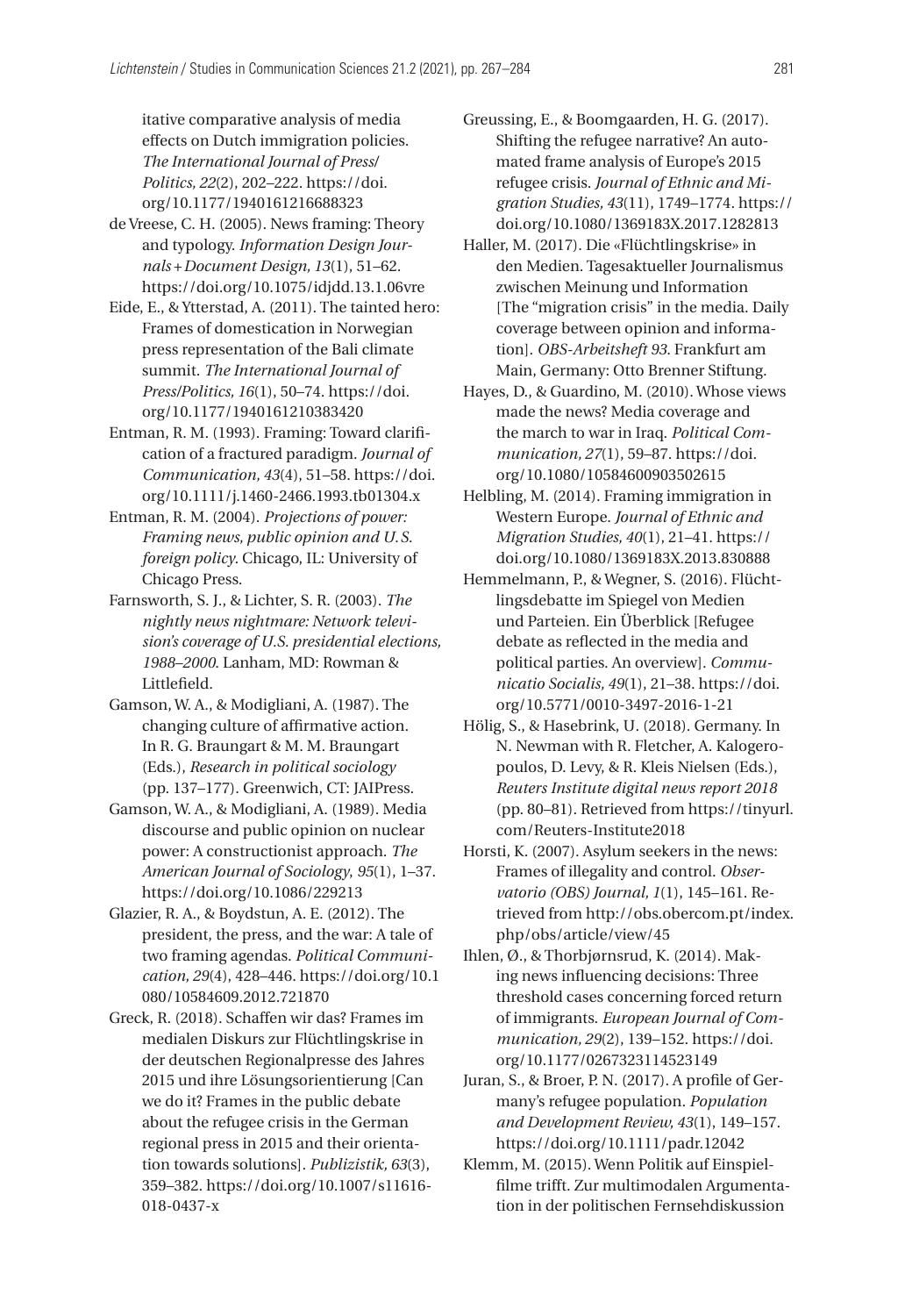*Hart aber fair* [When politics meets video clips. On multimodal argumentation in the political talk show *Hart aber fair*]. In H. Girth & S. Michel (Eds.), *Polit-Talkshows. Interdisziplinäre Perspektiven auf ein multimodales Format* [Political talk shows. Interdisciplinary perspectives on a multimodal format] (pp. 97–120). Stuttgart, Germany: Ibidem.

- Klocker, N., & Dunn, K. M. (2003). Who's driving the asylum debate? Newspaper and government representations of asylum seekers. *Media International Australia, 109*(1), 71–92. [https://doi.](https://doi.org/10.1177/1329878X0310900109) [org/10.1177/1329878X0310900109](https://doi.org/10.1177/1329878X0310900109)
- Krzyżanowski, M., Triandafyllidou, A., & Wodak, R. (2018). The mediatization and the politicization of the 'refugee crisis' in Europe. *Journal of Immigrant & Refugee Studies*, *16*(1–2), 1–14. [https://doi.org/10.1080/155](https://doi.org/10.1080/15562948.2017.1353189) [62948.2017.1353189](https://doi.org/10.1080/15562948.2017.1353189)
- Lengauer, G., Donges, P., & Plasser, F. (2014). Perceptions of media power in politics. In B. Pfetsch (Ed.), *Political communication cultures in Western Europe. Attitudes of political actors and journalists in nine countries* (pp. 171–195). Basingstoke, UK: Palgrave Macmillan.
- Lichtenstein, D., & Koerth, K. (2020). Different shows, different stories: How German TV formats challenged the government's framing of the Ukraine crisis. *Media, War & Conflict*. Advanced online publication. [https://doi.](https://doi.org/10.1177/1750635220909977) [org/10.1177/1750635220909977](https://doi.org/10.1177/1750635220909977)

Lynch, J., & McGoldrick, A. (2005). *Peace journalism*. Stroud, UK: Hawthorn Press.

- Maurer, M., Jost, P., Haßler, J., & Kruschinski, S. (2019). Auf den Spuren der Lügenpresse. Zur Richtigkeit und Ausgewogenheit der Medienberichterstattung in der «Flüchtlingskrise» [On the trail of the "lying press". On the accuracy and balance of media coverage during the "refugee crisis"]. *Publizistik, 64*(1), 15–35. [https://doi.](https://doi.org/10.1007/s11616-018-00466-y) [org/10.1007/s11616-018-00466-y](https://doi.org/10.1007/s11616-018-00466-y)
- Mayring, P. (2014). *Qualitative content analysis. Theoretical foundation, basic procedures and software solution*. Klagenfurt, Austria: Beltz.
- McClennen, S., & Maisel, R. (2014). *Is satire saving our nation? Mockery and American*

*politics*. Basingstoke, UK: Palgrave Macmillan.

- McQuail, D. (2010). *Mass communication theory*. London, UK: Sage.
- Meyer, T. (2002). *Media democracy: How the media colonize politics*. Cambridge, UK: Polity Press.
- Mushaben, J. M. (2017). Wir schaffen das! Angela Merkel and the European refugee crisis. *German Politics, 26*(4), 516–533. [https://](https://doi.org/10.1080/09644008.2017.1366988) [doi.org/10.1080/09644008.2017.1366988](https://doi.org/10.1080/09644008.2017.1366988)
- Nitsch, C., & Lichtenstein, D. (2019). Satirizing international crises. The depiction of the Ukraine, Greek debt, and migration crises in political satire. *Studies in Communication Sciences, 19*(1), 85–103. [https://doi.](https://doi.org/10.24434/j.scoms.2019.01.007) [org/10.24434/j.scoms.2019.01.007](https://doi.org/10.24434/j.scoms.2019.01.007)
- Olsson, E.-K., Söderlund, M., & Falkheimer, J. (2015). Communicating terror: Selecting, reinforcing and matching frames in connection to the attacks in Norway on July 22, 2011. *Scandinavian Journal of Public Administration, 19*(1), 3–22. Retrieved from [https://ojs.ub.gu.se/index.php/sjpa/](https://ojs.ub.gu.se/index.php/sjpa/article/view/3117) [article/view/3117](https://ojs.ub.gu.se/index.php/sjpa/article/view/3117)
- Otto, L., Glogger, I., & Boukes, M. (2017). The softening of journalistic political communication – A critical review of sensationalism, soft news, infotainment, and tabloidization and a comprehensive framework model. *Communication Theory, 27*(2), 136–155. [https://doi.org/10.1111/](https://doi.org/10.1111/comt.12102) [comt.12102](https://doi.org/10.1111/comt.12102)
- Pries, L. (2020). "We will manage it" Did chancellor Merkel's dictum increase or even cause the refugee movement in 2015? *International Migration, 58*(5), 18–28. <https://doi.org/10.1111/imig.12684>
- Reinemann, C., Stanyer, J., Scherr, S., & Legnante, G. (2012). Hard and soft news: A review of concepts, operationalizations and key findings. *Journalism, 13*(2), 221–239. [https://doi.](https://doi.org/10.1177/1464884911427803) [org/10.1177/1464884911427803](https://doi.org/10.1177/1464884911427803)
- Roggeband, C., & Vliegenthart, R. (2007). Divergent framing: The public debate on migration in the Dutch parliament and media, 1995–2004. *West European Politics, 30*(3), 524–548. [https://doi.](https://doi.org/10.1080/01402380701276352) [org/10.1080/01402380701276352](https://doi.org/10.1080/01402380701276352)
- Simon, A., & Xenos, M. (2000). Media framing and effective public deliberation. *Political*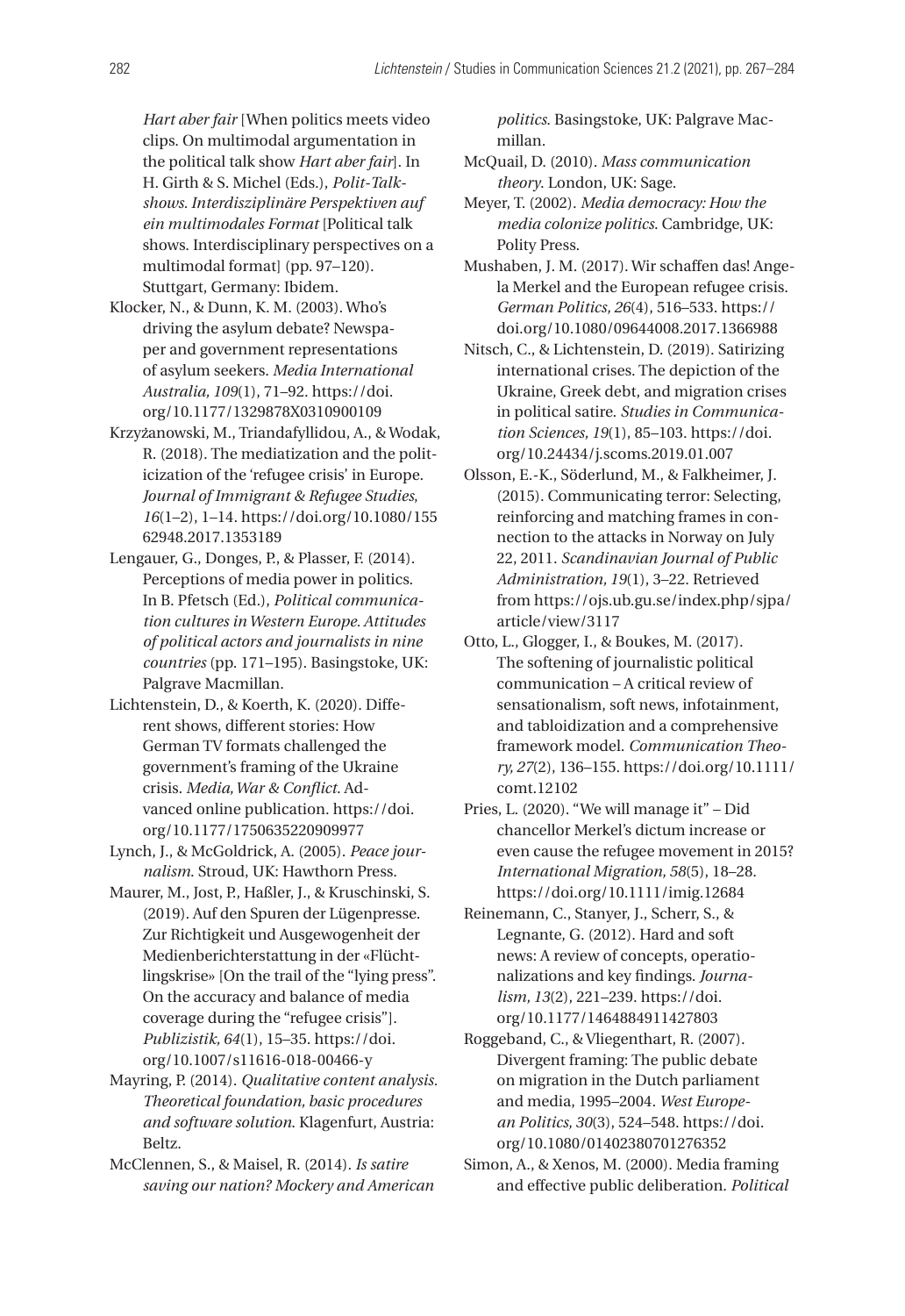*Communication, 17*(4), 363–376. [https://](https://doi.org/10.1080/10584600050178979) [doi.org/10.1080/10584600050178979](https://doi.org/10.1080/10584600050178979)

- Suchman, M. C. (1995). Managing legitimacy: Strategic and institutional approaches. *The Academy of Management Review, 20*(3), 571–610. [https://doi.org/10.5465/](https://doi.org/10.5465/amr.1995.9508080331) [amr.1995.9508080331](https://doi.org/10.5465/amr.1995.9508080331)
- Suro, R. (2009). *Promoting stalemate: The media and US policy on migration*. Washington, DC: Migration Policy Institute. Retrieved from <https://tinyurl.com/Suro2009>
- Thussu, D. K. (2007). *News as entertainment: The rise of global entertainment*. London, UK: Sage.
- Udris, L. (2019). Political communication in and about crises. Potentials of a fragmented field. *Studies in Communication Sciences, 19*(1), 131–152. [https://doi.](https://doi.org/10.24434/j.scoms.2019.01.009) [org/10.24434/j.scoms.2019.01.009](https://doi.org/10.24434/j.scoms.2019.01.009)
- van Gorp, B. (2005). Where is the frame? Victims and intruders in the Belgian press coverage of the asylum issue. *European Journal of Communication*, *20*(4), 484–507. [https://doi.](https://doi.org/10.1177/0267323105058253) [org/10.1177/0267323105058253](https://doi.org/10.1177/0267323105058253)
- Vliegenthart, R., & Roggeband, C. (2007). Framing immigration and integration: Relationships between media and parliament in the Netherlands, 1995–2004. *International Communication Gazette*, *69*(3), 295–319. [https://doi.](https://doi.org/10.1177/1748048507076582) [org/10.1177/1748048507076582](https://doi.org/10.1177/1748048507076582)
- Vliegenthart, R., & Walgrave, S. (2011). When the media matter for politics: Partisan moderators of the mass media's agenda-setting influence on parliaments in Belgium. *Party Politics, 17*(3), 321–342. [https://doi.](https://doi.org/10.1177/1354068810366016) [org/10.1177/1354068810366016](https://doi.org/10.1177/1354068810366016)
- Vollmer, B., & Karakayali, S. (2018). The volatility of the discourse on refugees in Germany. *Journal of Immigrant & Refugee Studies, 16*(1–2), 118–139. [https://doi.org/](https://doi.org/10.1080/15562948.2017.1288284) [10.1080/15562948.2017.1288284](https://doi.org/10.1080/15562948.2017.1288284)
- Vukov, T. (2003). Imagining communities through immigration policies: Governmental regulation, media spectacles and the affective politics of national borders. *International Journal of Cultural Studies*, *6*(3), 335–353. [https://doi.](https://doi.org/10.1177/13678779030063006) [org/10.1177/13678779030063006](https://doi.org/10.1177/13678779030063006)
- Walgrave, S., Soroka, S., & Nuytemans, M. (2008). The mass media's political agenda-setting power a longitudinal analysis of media, parliament, and government in Belgium (1993 to 2000). *Comparative Political Studies*, *41*(6), 814–836. [https://](https://doi.org/10.1177/0010414006299098) [doi.org/10.1177/0010414006299098](https://doi.org/10.1177/0010414006299098)
- Walgrave, S., & van Aelst, P. (2006). The contingency of the mass media's political agenda-setting power: Towards a preliminary theory. *Journal of Communication, 56*(1), 88–109. [https://doi.org/10.1111/](https://doi.org/10.1111/j.1460-2466.2006.00005.x) [j.1460-2466.2006.00005.x](https://doi.org/10.1111/j.1460-2466.2006.00005.x)
- Wessler, H. (2018). *Habermas and the media*. Cambridge, UK: Polity Press.
- Wolfe, M., Jones, B. D., & Baumgartner, F. R. (2013). A failure to communicate: Agendasetting in media and policy studies. *Political Communication*, *30*(2), 175–192. [https://doi.org/10.1080/10584609.2012.7](https://doi.org/10.1080/10584609.2012.737419) [37419](https://doi.org/10.1080/10584609.2012.737419)
- Zaller, J. (2003). A new standard of news quality: Burglar alarms for the monitorial citizen. *Political Communication, 20*(2), 109–130. [https://doi.](https://doi.org/10.1080/10584600390211136) [org/10.1080/10584600390211136](https://doi.org/10.1080/10584600390211136)